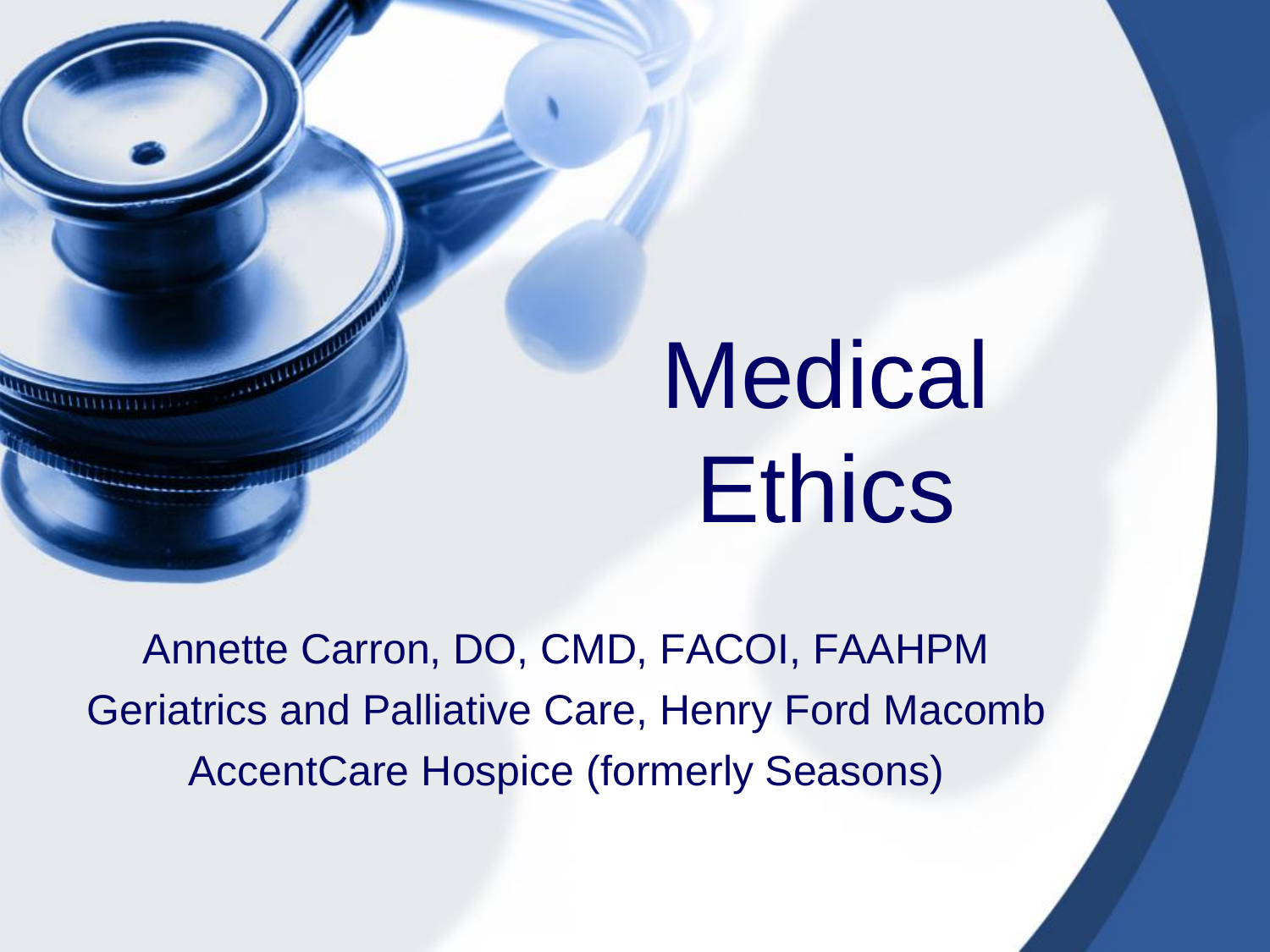#### What is Ethics?

- Philosophical study of moral behavior and moral decision making.
- Involves the analysis of moral language and the study of the process of moral deliberation and justification.
- It is the activity that studies how choices were made or should be made.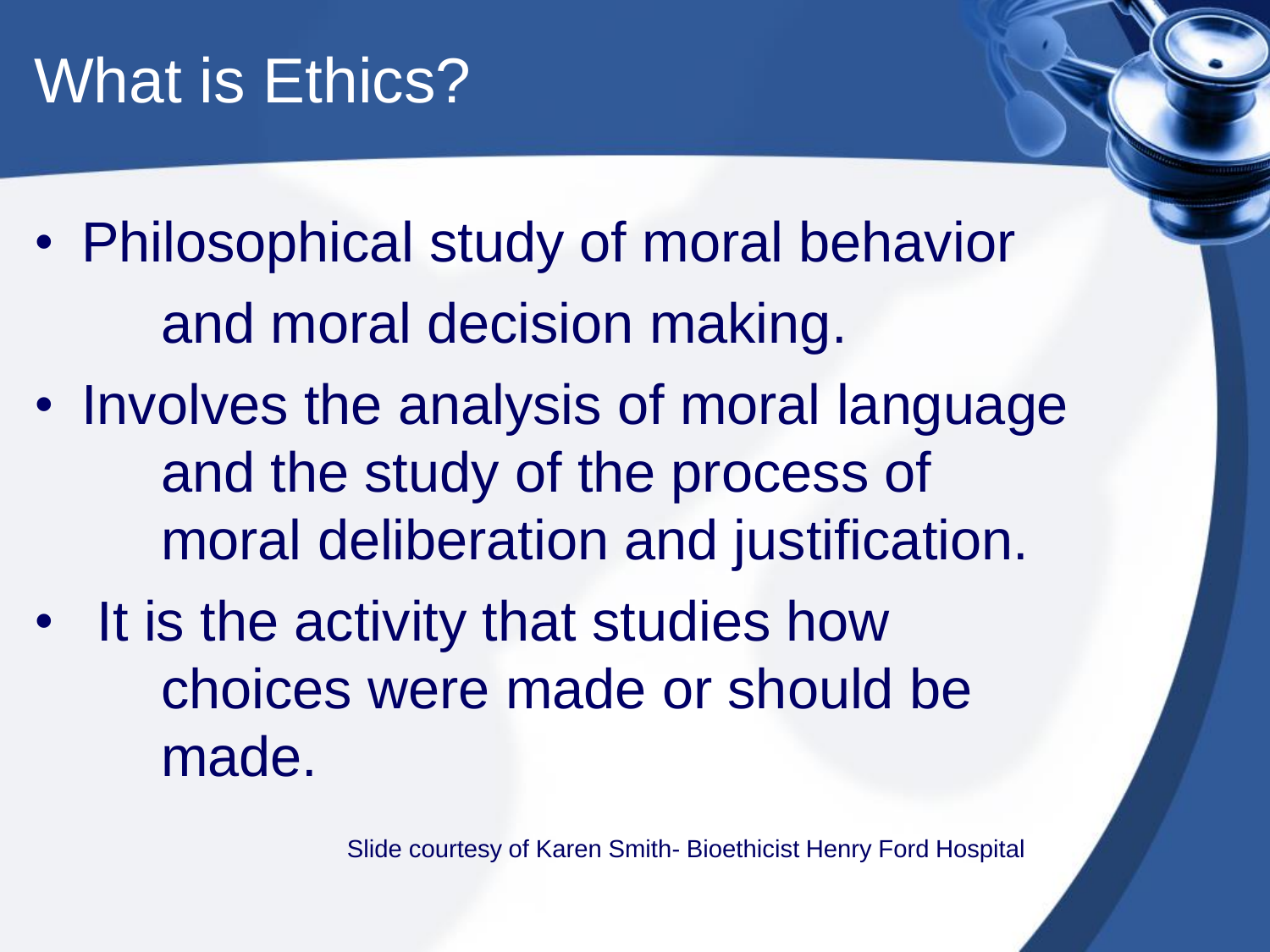#### What is an "ethical dilemma"?

• An *ethical dilemma* is a situation where there is a major difference between family members, patient and family members, physicians and nurses, patient and physician, etc., about what "should", "ought", or "ought not" be done in a situation.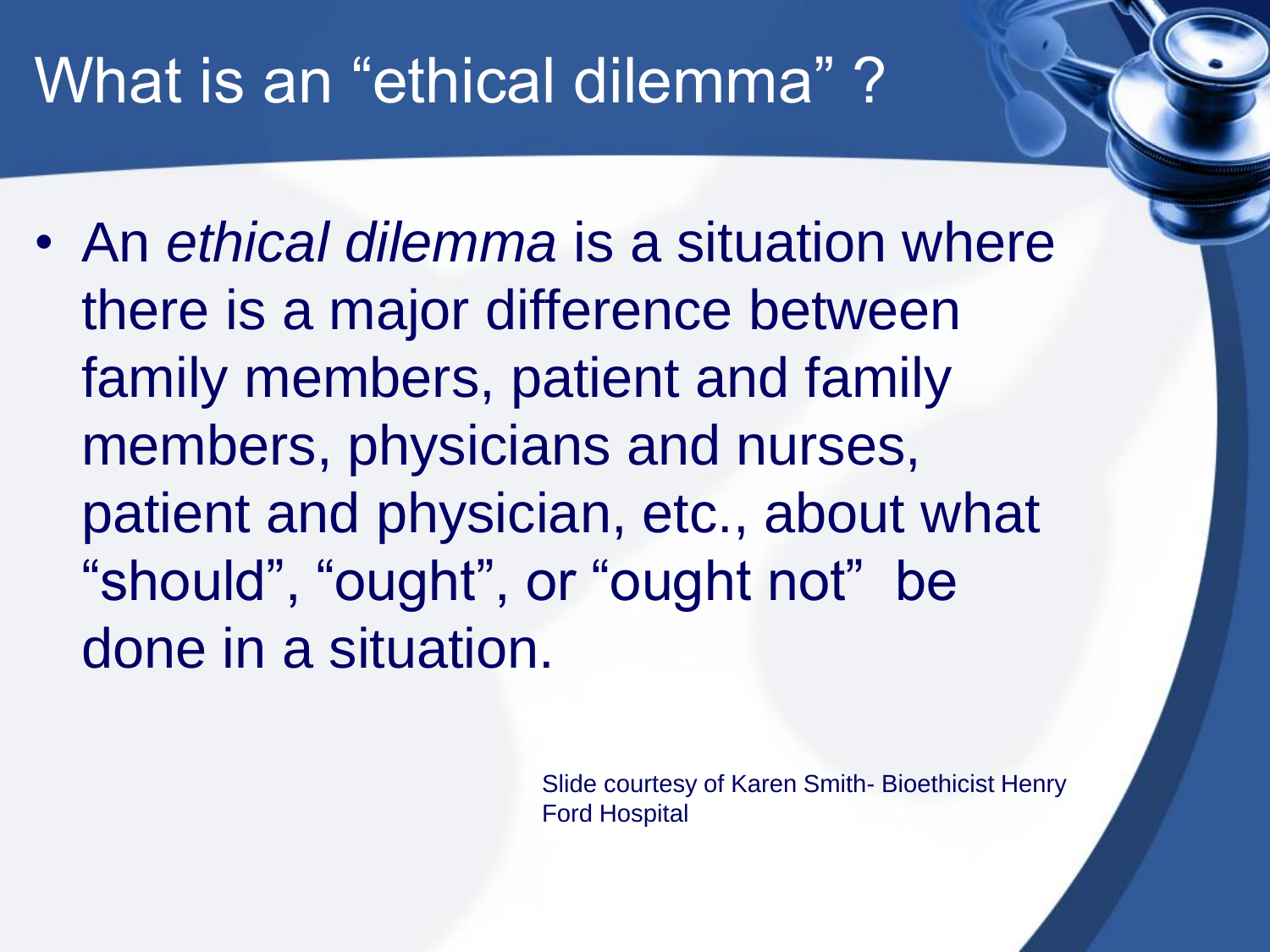#### Contemporary Bioethics

- Response to Renal Disease
	- World War II: Effective "temporary" dialysis developed
	- 1960: more permanent solution non stick tubes (teflon) developed, 90% survival rate
	- 1962: Seattle Artificial Kidney Center opened, with three treatment slots. Who would benefit?
		- "God Committee" 7 member volunteer lay committee: lawyer, housewife, state govt. official, labor leader, banker, surgeon
	- 1972: Universal funding
	- 1984: National Organ Transplant Act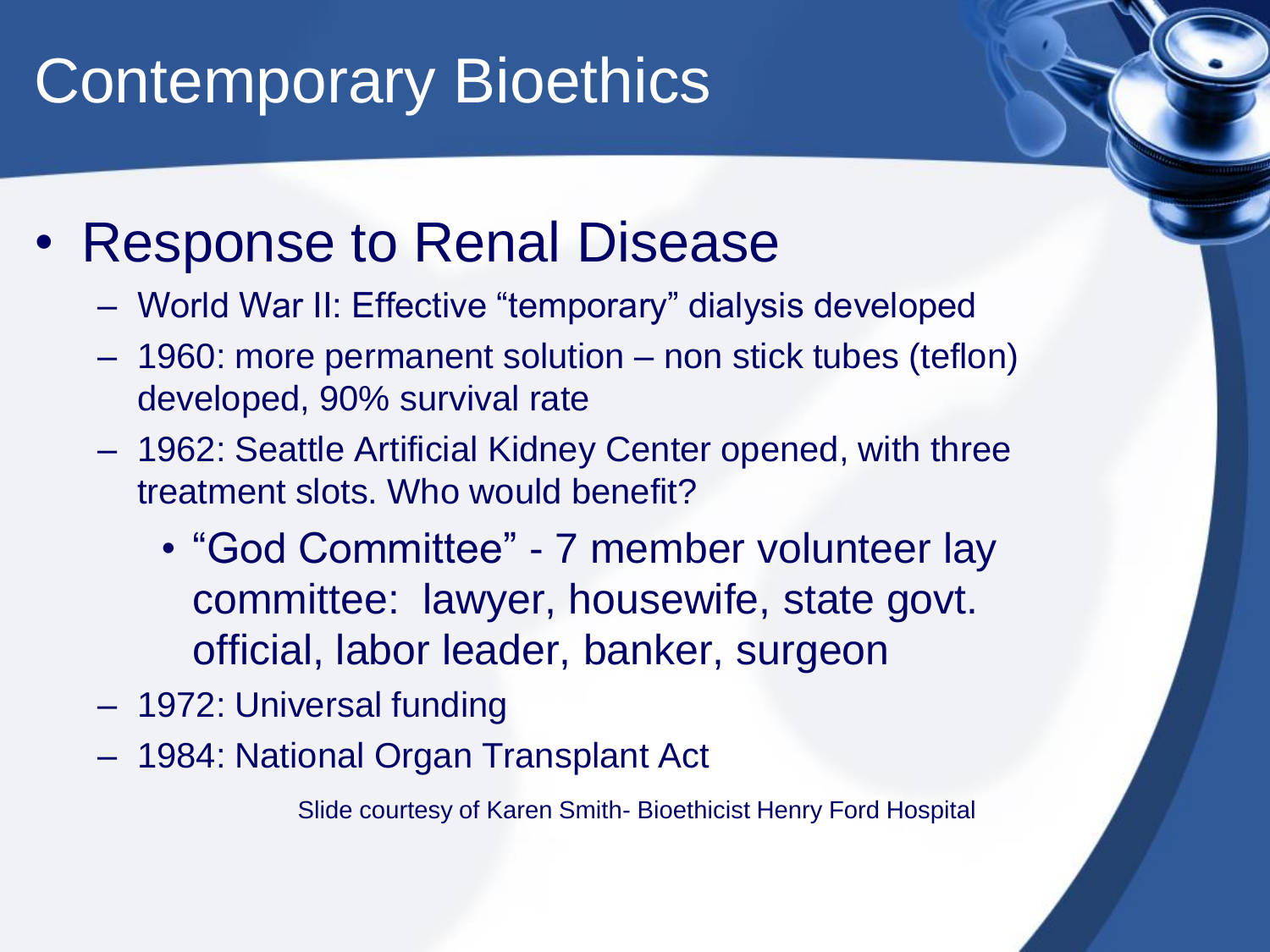## **Contemporary Bioethics**

#### 1960's ….

- A rejection of paternalistic ethics
- Autonomy was initially considered supreme
- In addition to autonomy:
	- Beneficence: tied to compassion (Judeo-Christian-Muslim heritage)
	- Nonmaleficence: ancient maxim "First, do no harm"
	- Justice: social and political connotation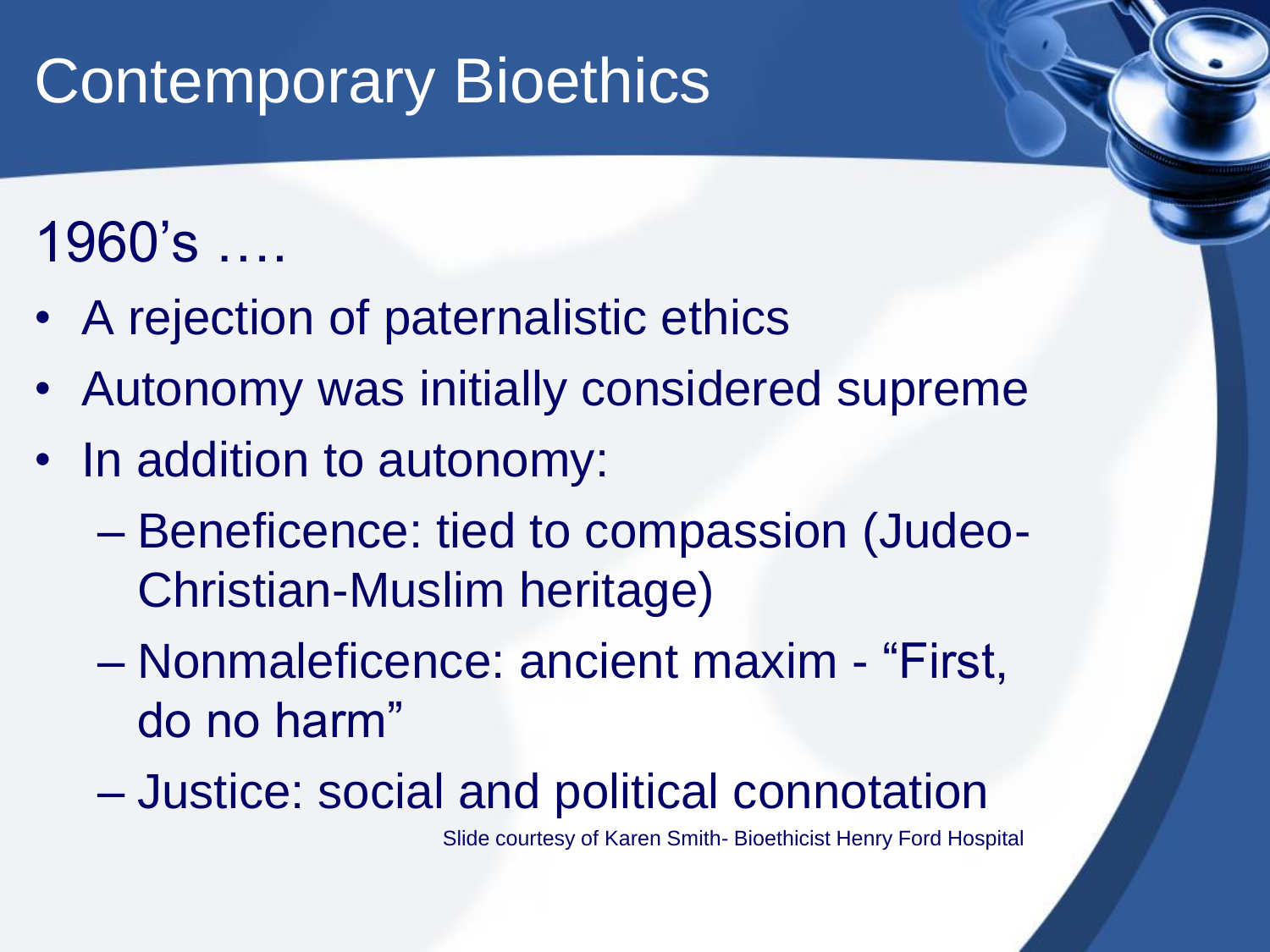## Contemporary Bioethics

- Tom Beauchamp, James Childress
	- 1979: Principles of Biomedical Ethics (1st edition) 2001: Fifth Edition
	- "Principles based, common morality theory"
		- Begin with common morality of society
		- Construct principles and rules from considered judgments
			- Coherence
			- Specification
		- How best to prioritize principles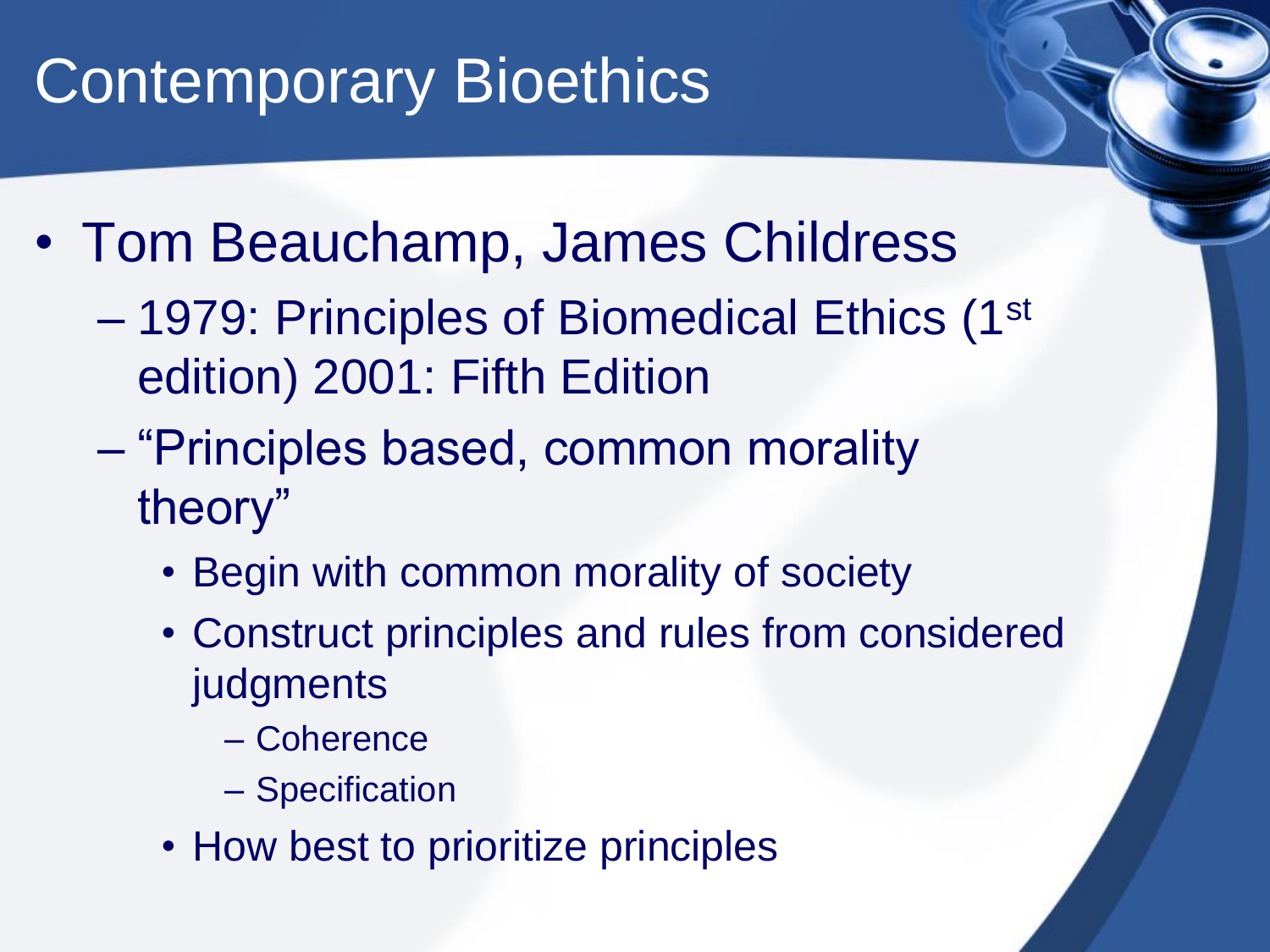#### Role of Principles

- Applicable to moral analysis of ethical issues
- Action Guides in clinical medicine
- Not absolute
- Goal to weigh and balance them in the situation at hand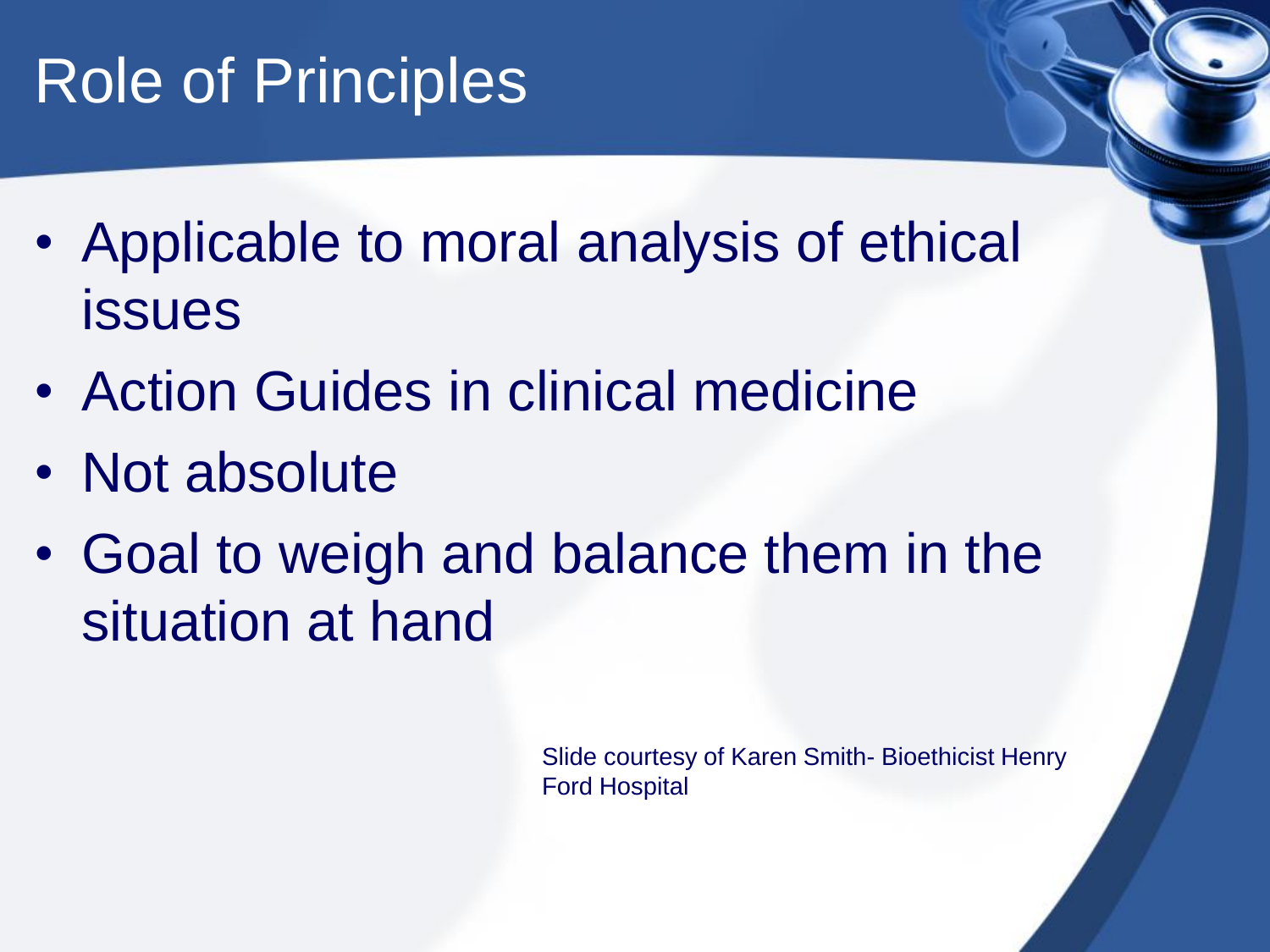# **How Principles Apply**

- Principles as self-evident values
	- Do no harm
	- Provide the most benefit to the patient
	- Patient must indicate a willingness to participate in the treatment plan
	- Medical benefits should be dispensed fairly
- Principles in conflict
	- Patient with acutely infected appendicitis
		- Balance do no harm with benefit of surgery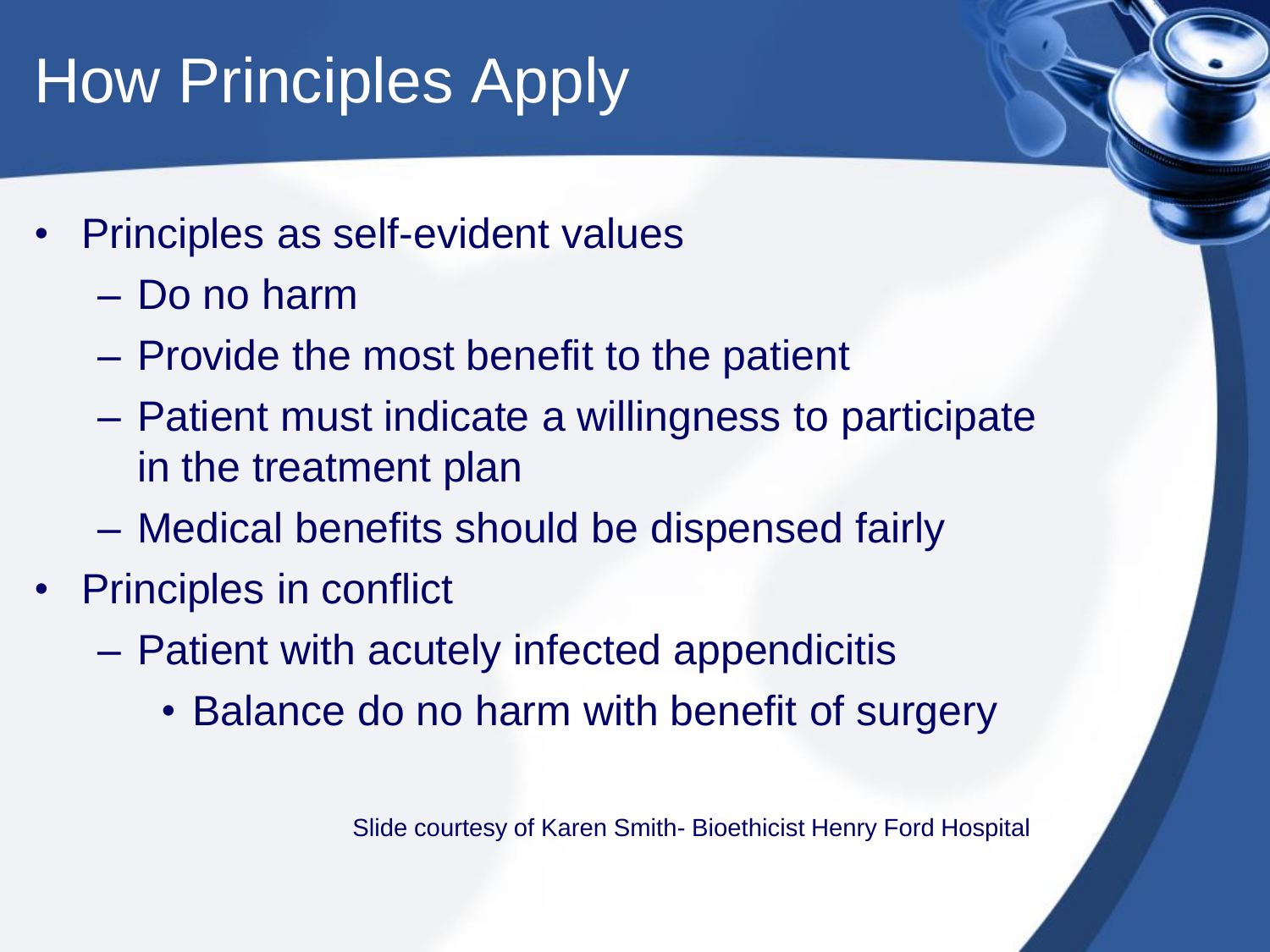# How Principles Apply

- Balancing principles
	- Which principle carries more weight in a situation?
		- Do no harm or provide benefit?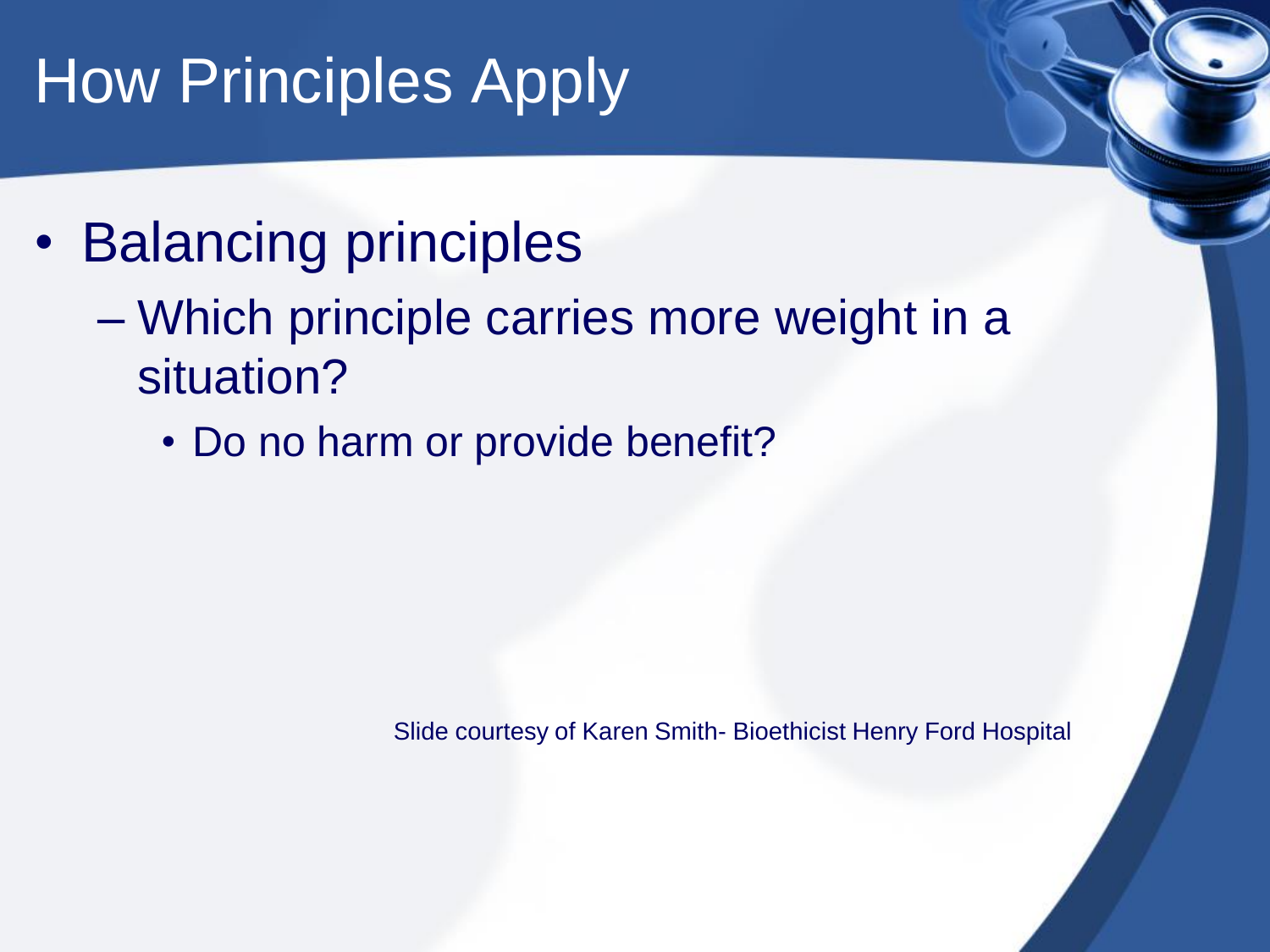#### Moral Norms

- W. D. Ross (1877-1971), philosopher
	- *Prima Facie* duty (self-evident)
		- Must be fulfilled unless it conflicts with an equal or stronger obligation
		- Always binding unless a competing obligation overrides or outweighs it
		- Find the "greatest balance" of right over wrong
	- Actual duty
		- What should be done after weighing the competing prima facie obligations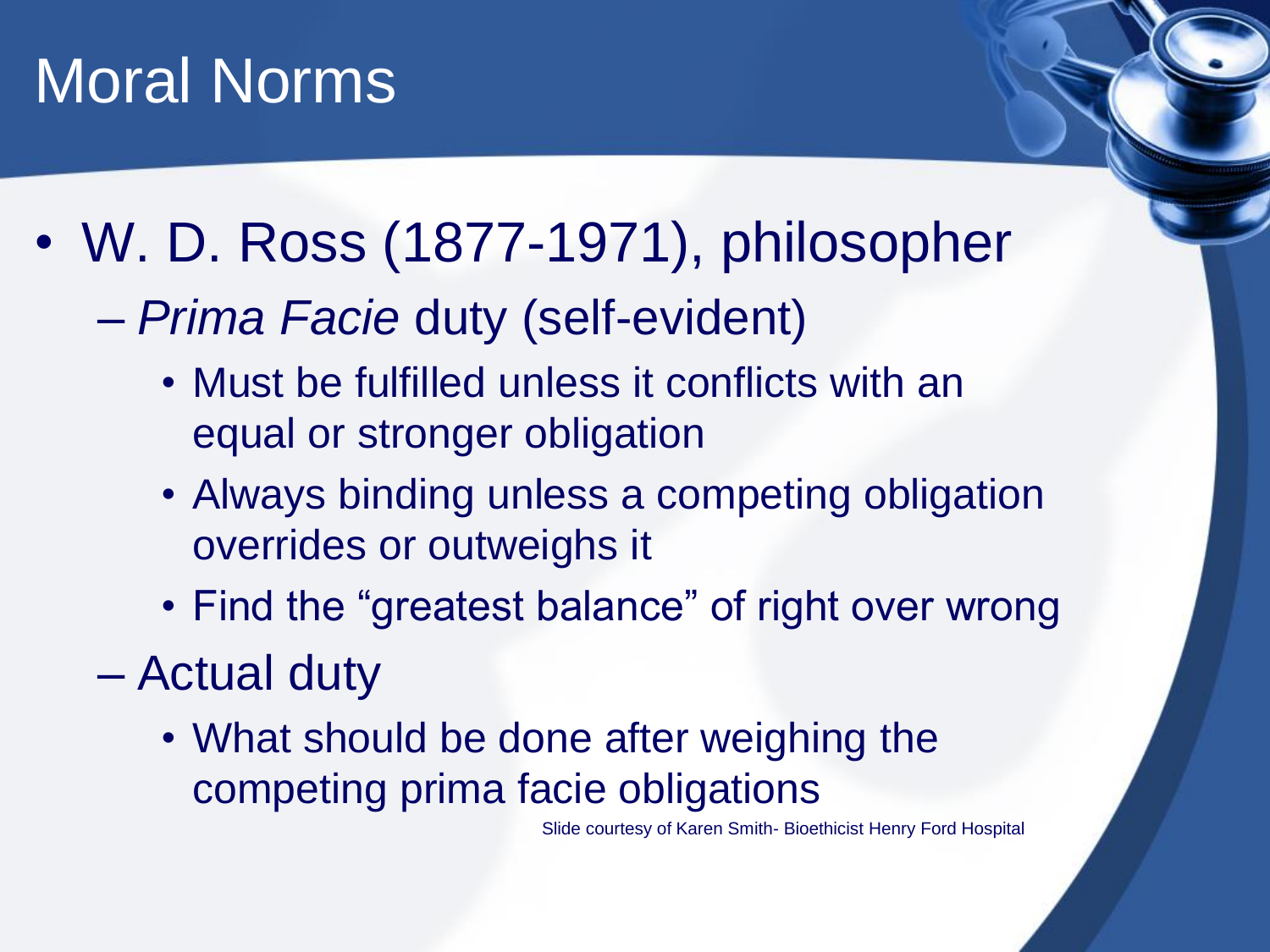## Major Principles

- Commonly accepted principles of health care ethics
	- 1. Principle of Respect for Autonomy
	- 2. Principle of Nonmaleficence
	- 3. Principle of Beneficence
	- 4. Principle of Justice
	- 5. Principle of Care/Compassion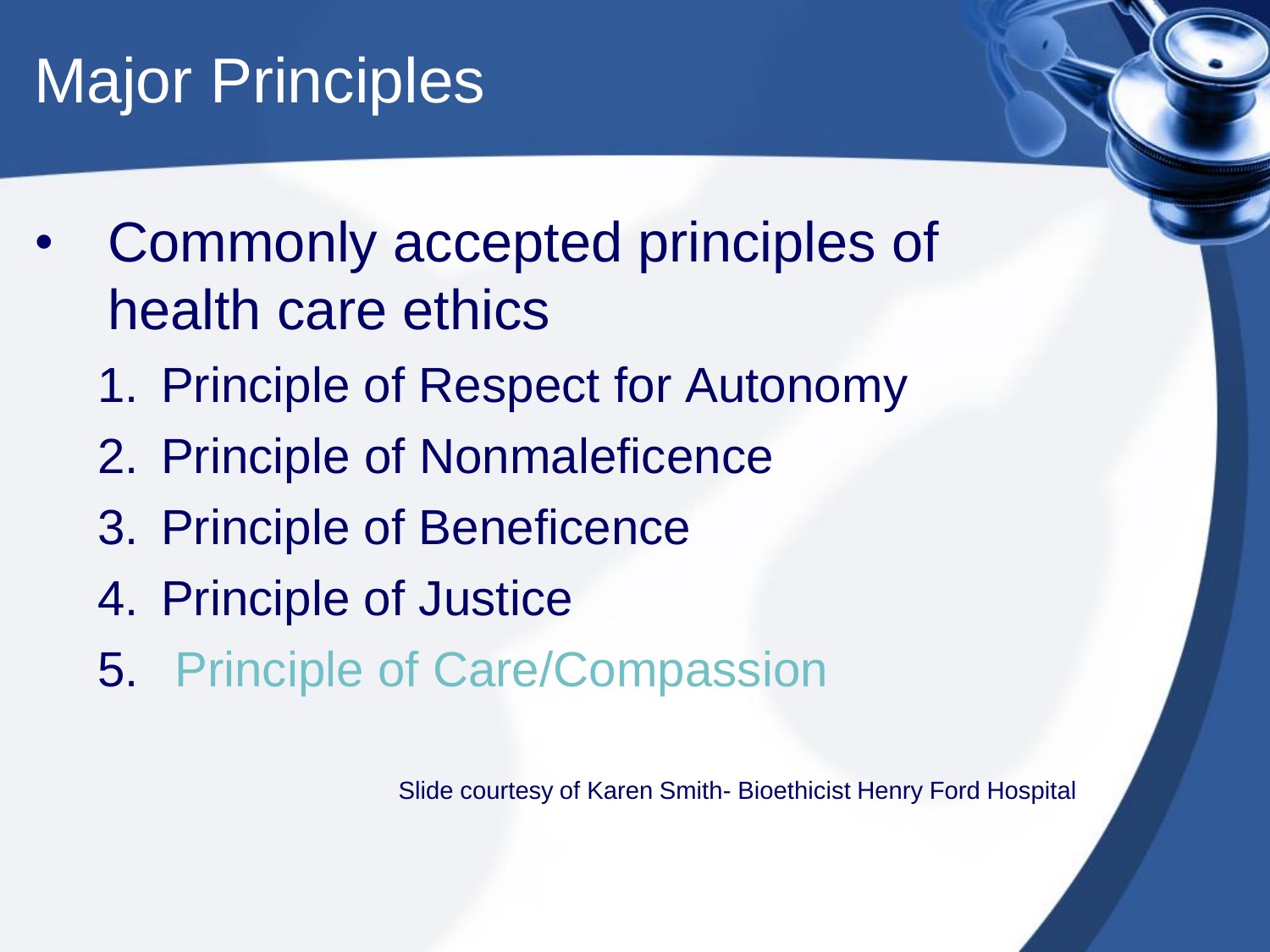#### Respect for Autonomy

- Autonomy = self-rule
- Rational agents make informed and voluntary decisions
	- Patient's capacity to act intentionally, with understanding, and without controlling influences that would mitigate a free and voluntary act.
- Minimally, freedom from
	- Limitations, such as inadequate understanding that prevents meaningful choice
	- Controlling interference by others (manipulation, coercion)
- Patient Autonomy is the basis for Informed Consent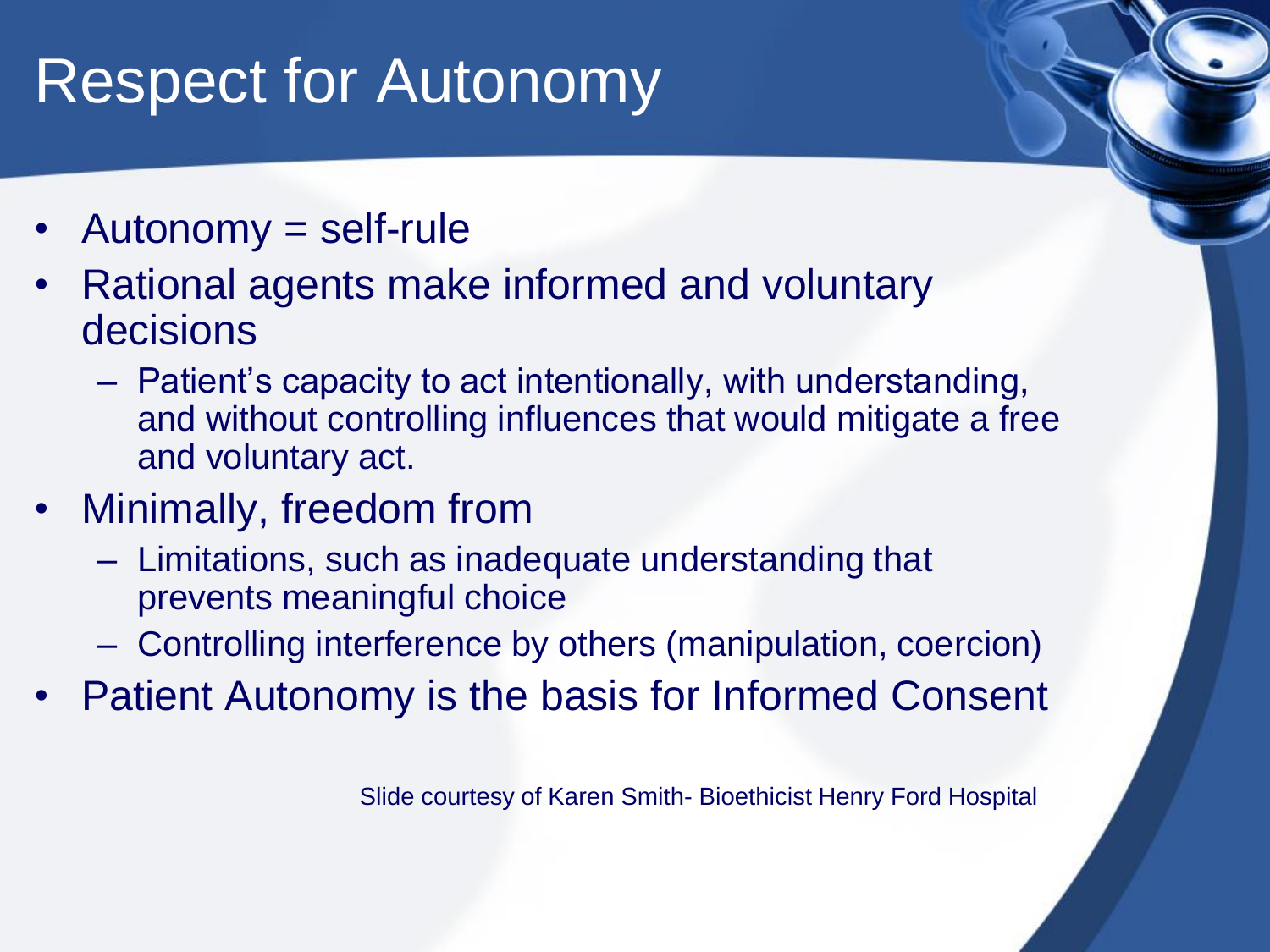#### Autonomy

- Illustrative Case
	- Respect for Autonomy:
		- Recognize and promote the autonomous actions of the patient
	- Jehovah's witness: a belief that it is wrong to accept a blood transfusion
	- Physician's obligation to inform patient of benefits and risks
	- Patient is free to choose and may give greater priority to religious belief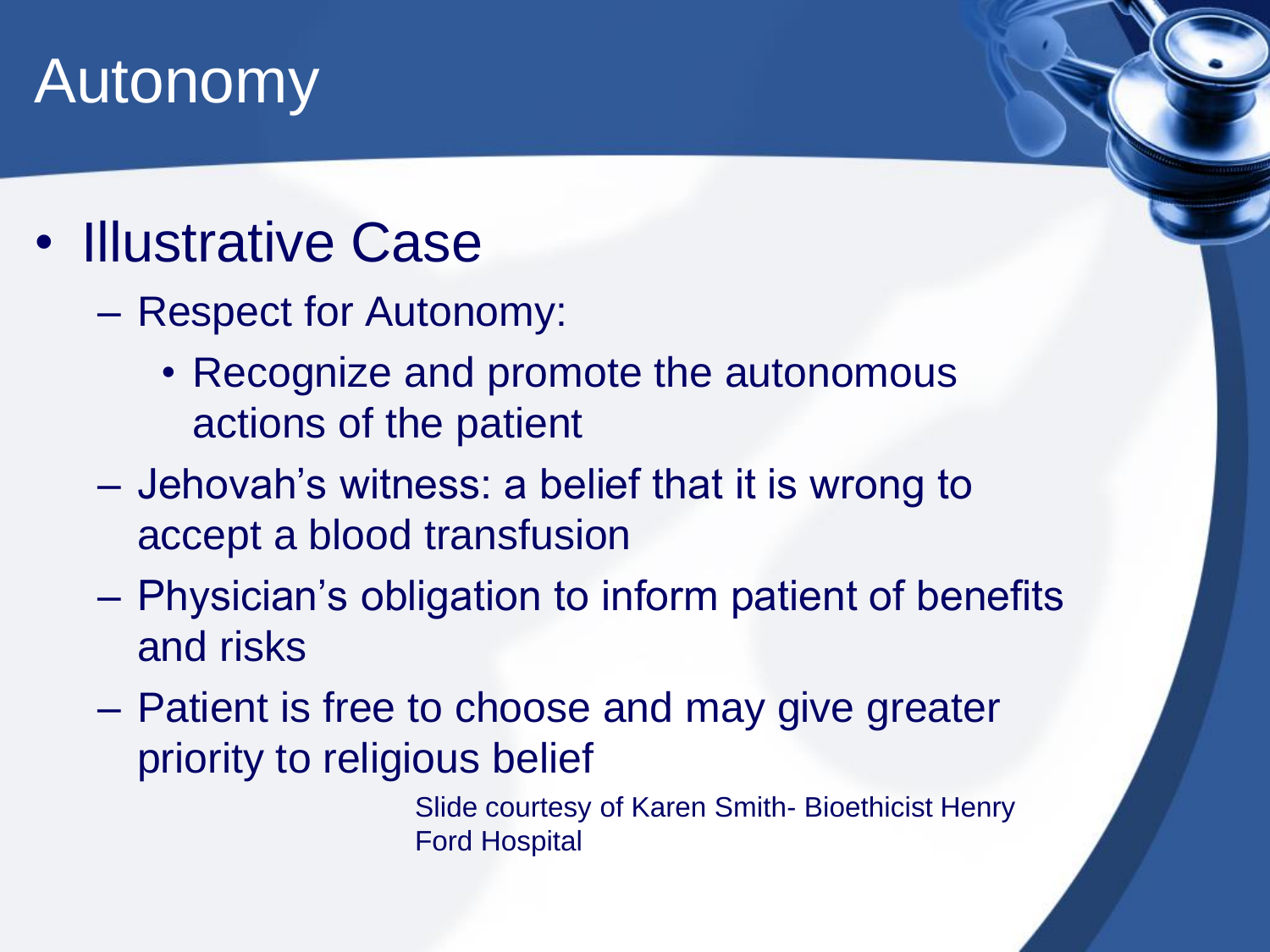#### Autonomy

- Illustrative Case
	- Physician has a *prima facie* duty to respect the autonomous patient choice
	- Physician also has *prima facie* duties to avoid harm, and provide benefit to the patient
	- By respecting the patient's wishes, the physician gives greater priority to respect for patient autonomy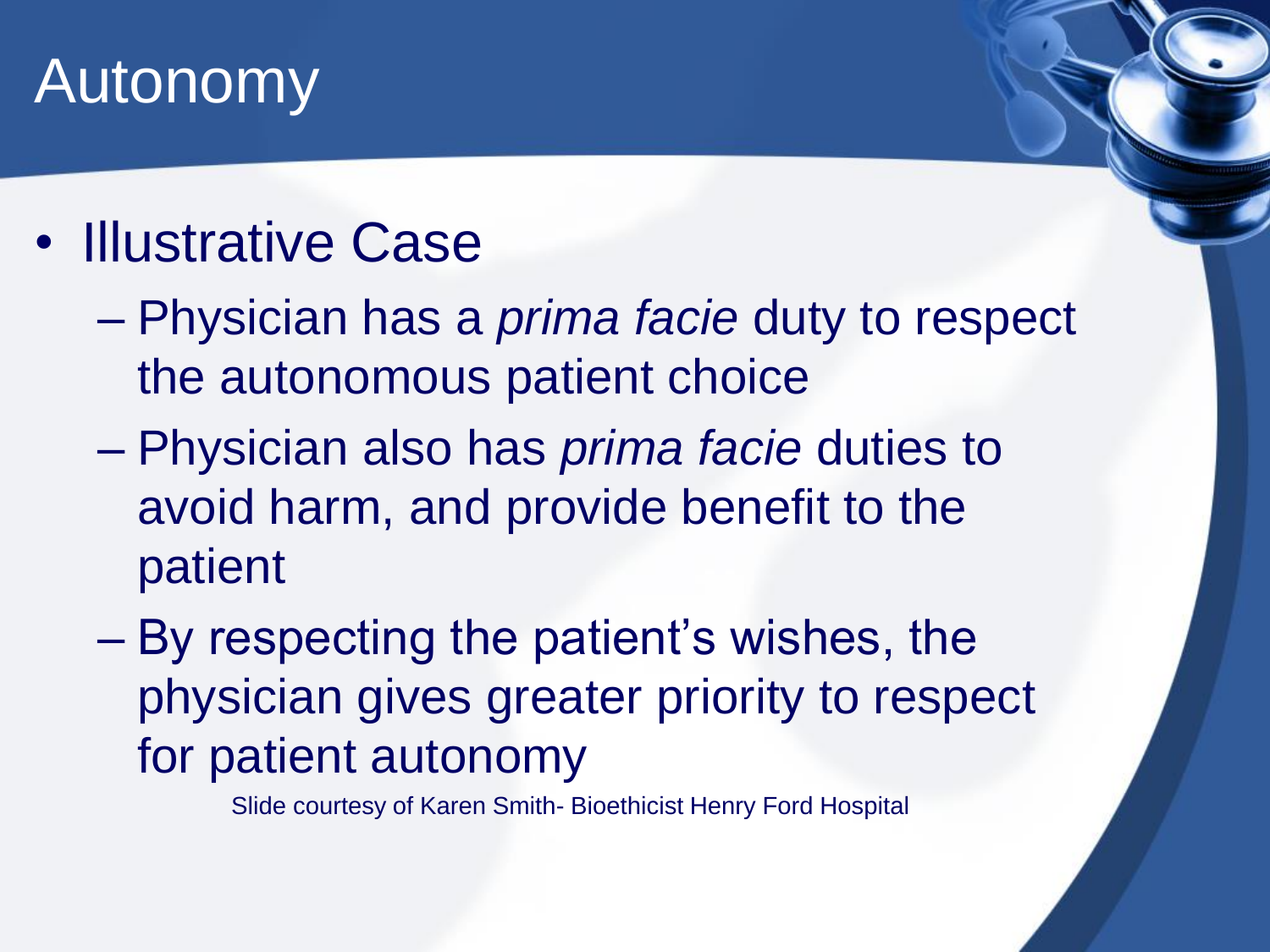#### Autonomy

#### • Illustrative Case

- If the patient were a ten year old and the parents were refusing a blood transfusion, there is legal precedence of going to court to override the parent's wishes, based on the right of the state to protect the lives of its citizens, especially minors, until they can reach the age of majority and make choices independently
- In this case, the duties of providing medical benefit and avoiding harm would be given precedent over the principle of patient autonomy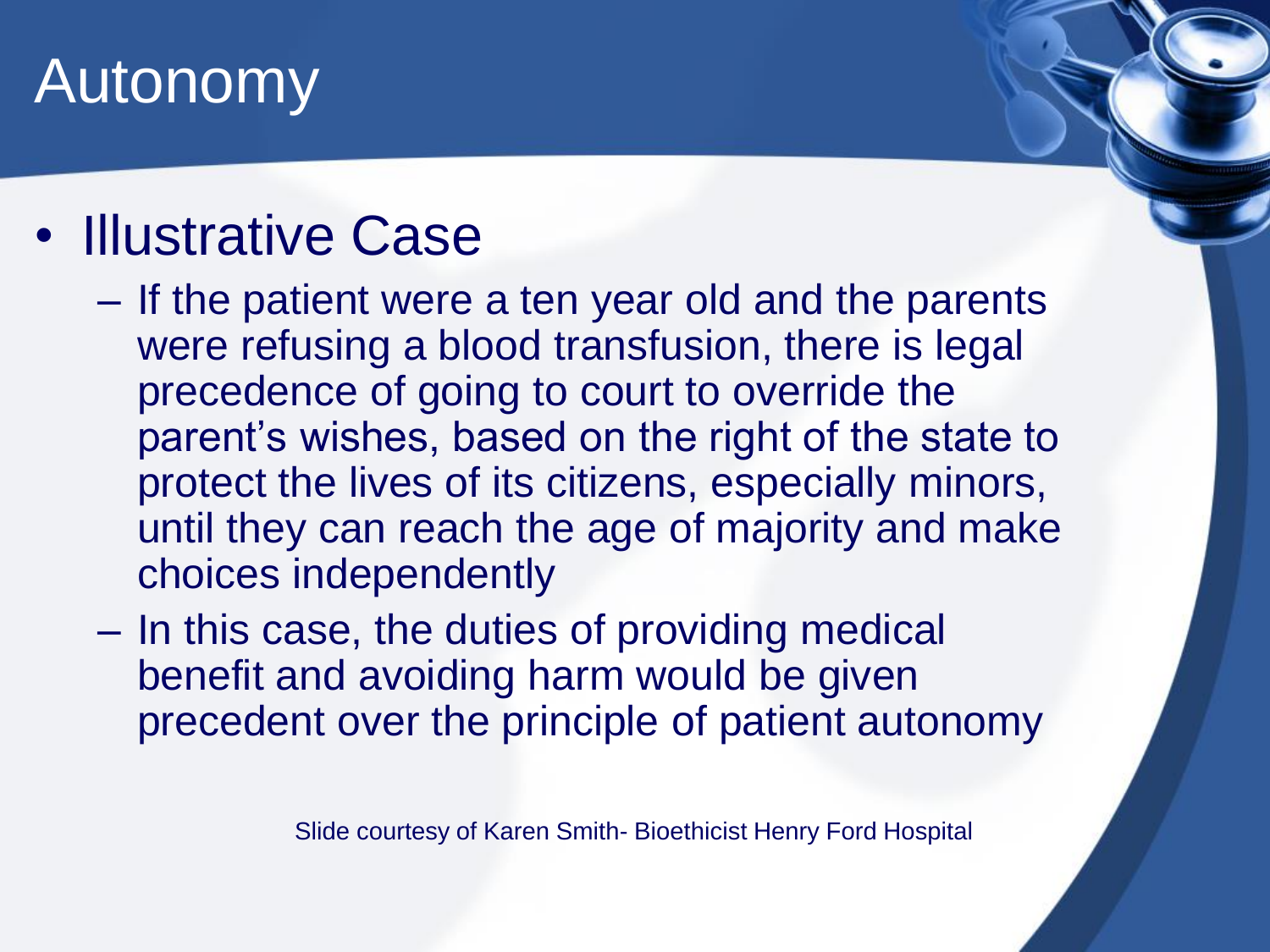#### **Nonmaleficence**

- The provider ought not intentionally create needless harm or injury to the patient
	- Acts of commission or omission
- Negligence = the imposition of a careless or needless risk of harm on another
- Moral duty as well as legal duty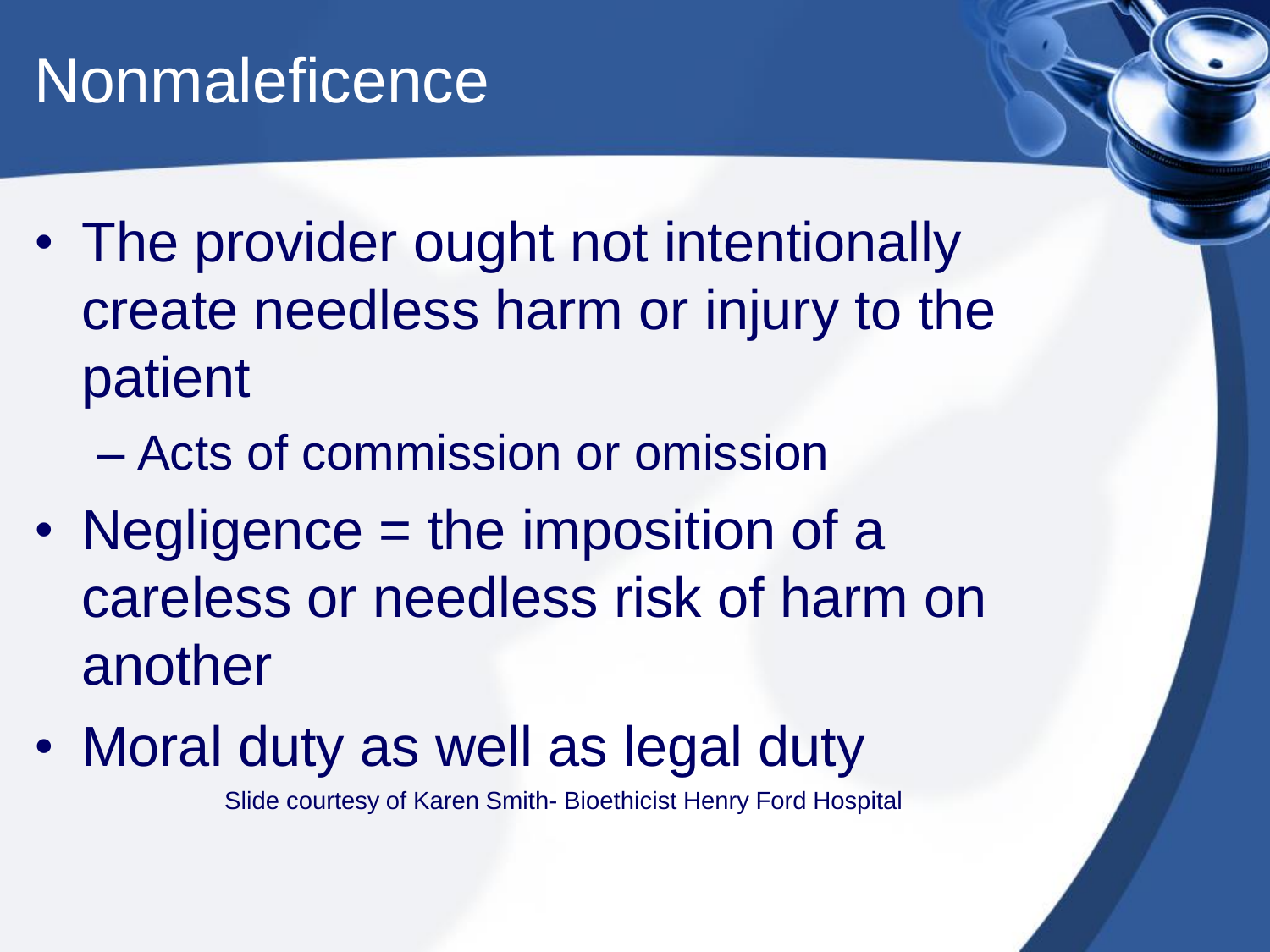#### **Nonmaleficence**

- Illustrative Cases
- Harm may be the lesser of two evils
	- Dying patient: decision to forgo CPR or life sustaining technology
	- Dying patient in pain: decision to offer appropriate pain medication
		- May hasten death, but the intention is to palliate the pain and discomfort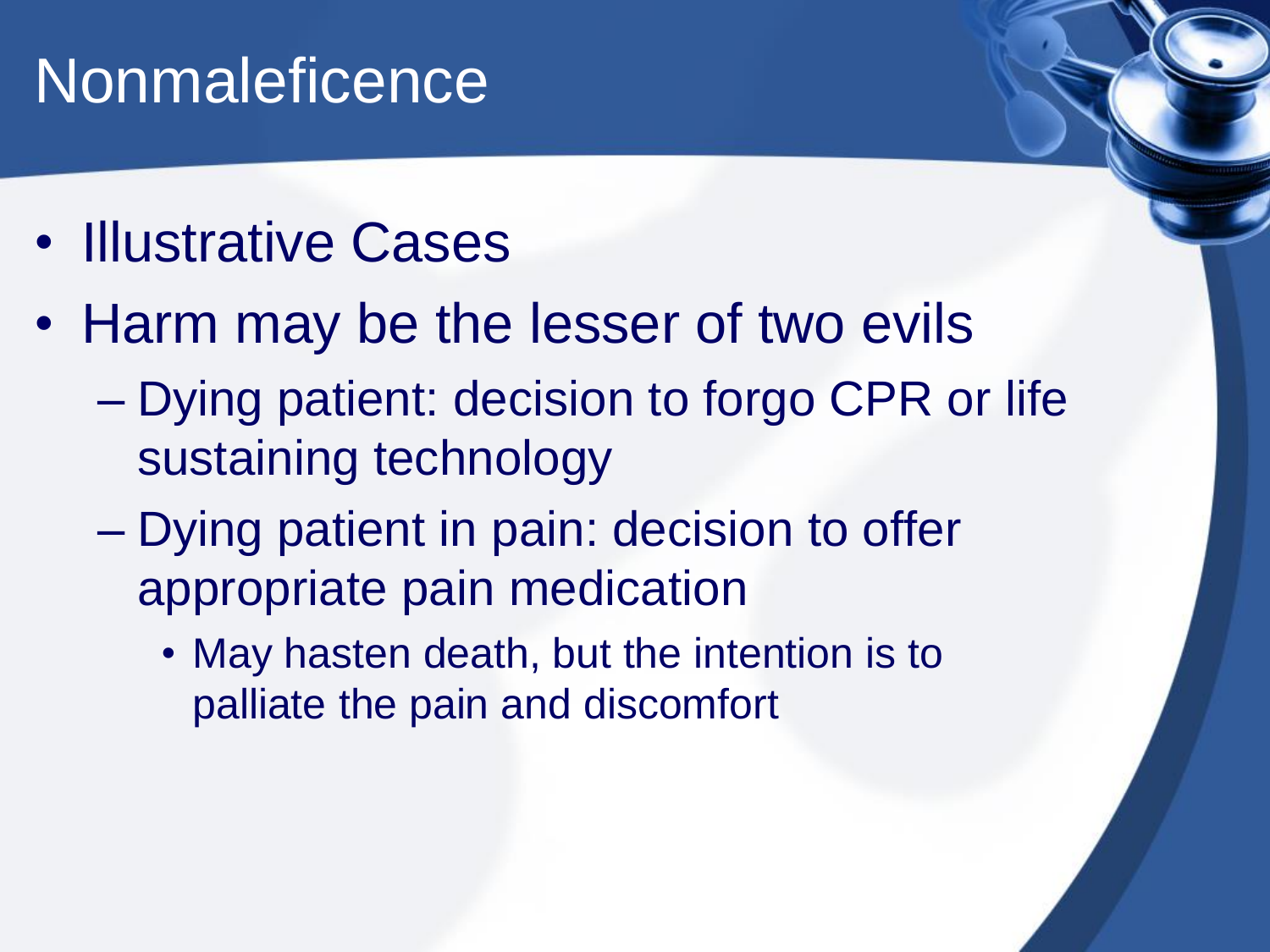- The duty to be of benefit to a patient, as well as a duty to prevent or remove harm from the patient
	- Applied to the patient and to society as well
	- Nonmaleficence: a constant duty
	- Beneficence: a limited duty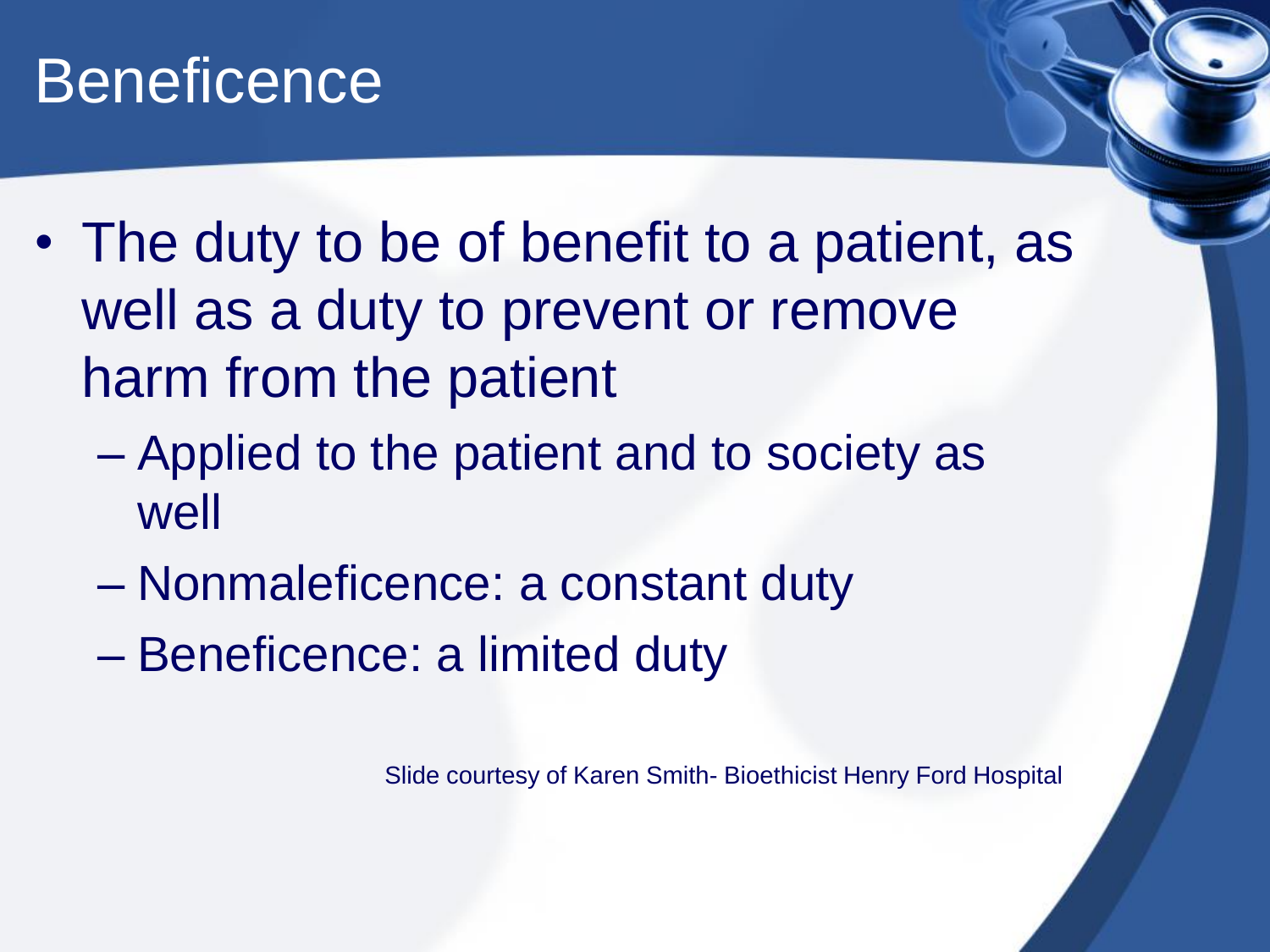- A moral obligation to act for the benefit of others
	- Includes limiting harm to the patients
	- Not all acts of beneficence are obligatory
	- May be seen as a limited duty
		- Physician may choose to limit her/his practice
		- Does not have a strict duty to patients not in her/his care
		- May need to decide which to treat if both require treatments at the same moment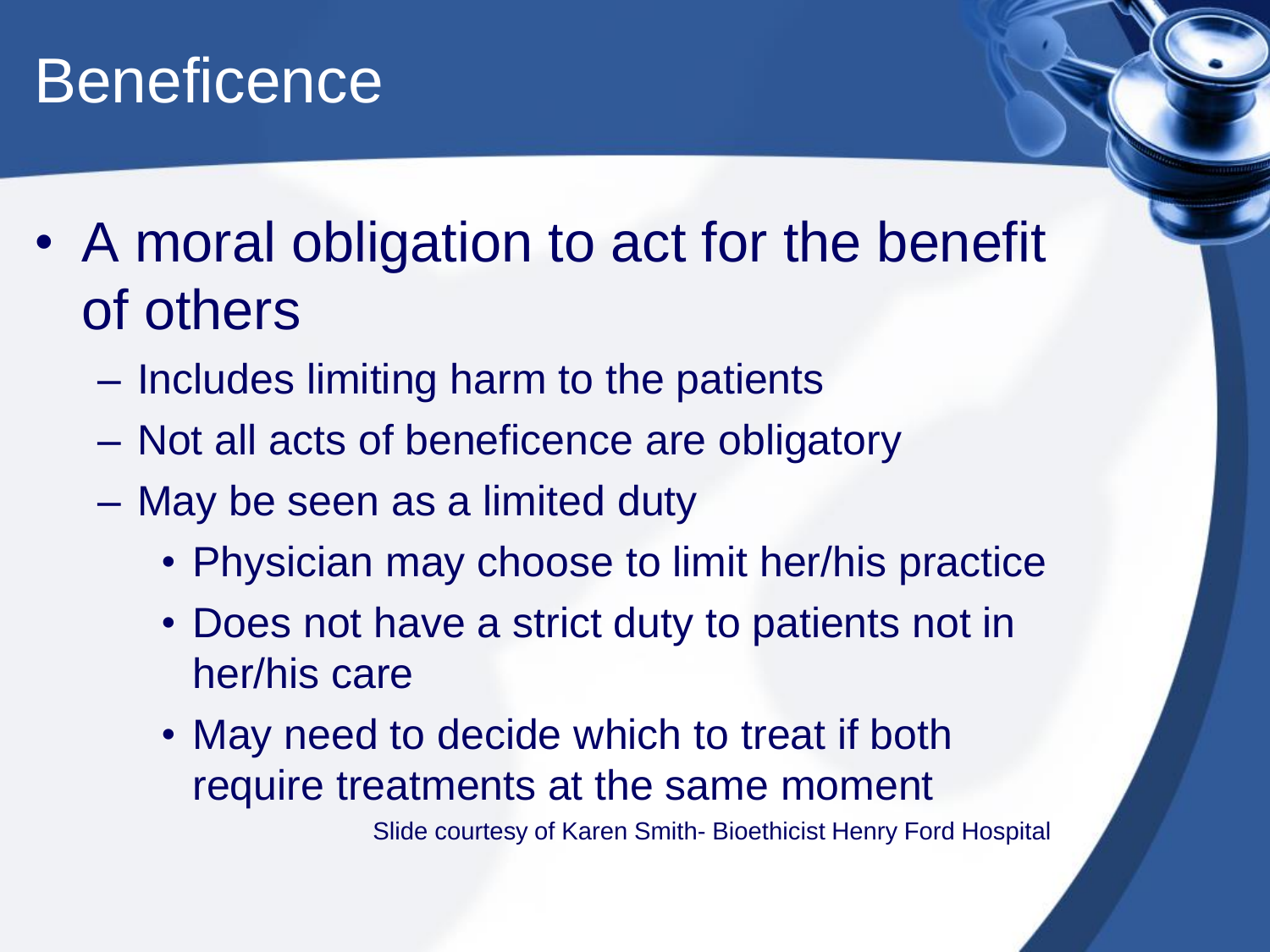- Illustrative Cases
	- Emergency Medicine
	- E.G., Patient is incapacitated and presumption is made that the reasonable person would want to be treated aggressively.
	- *Prima facie* duty to benefit the patient is given priority over the principle of respect for patient autonomy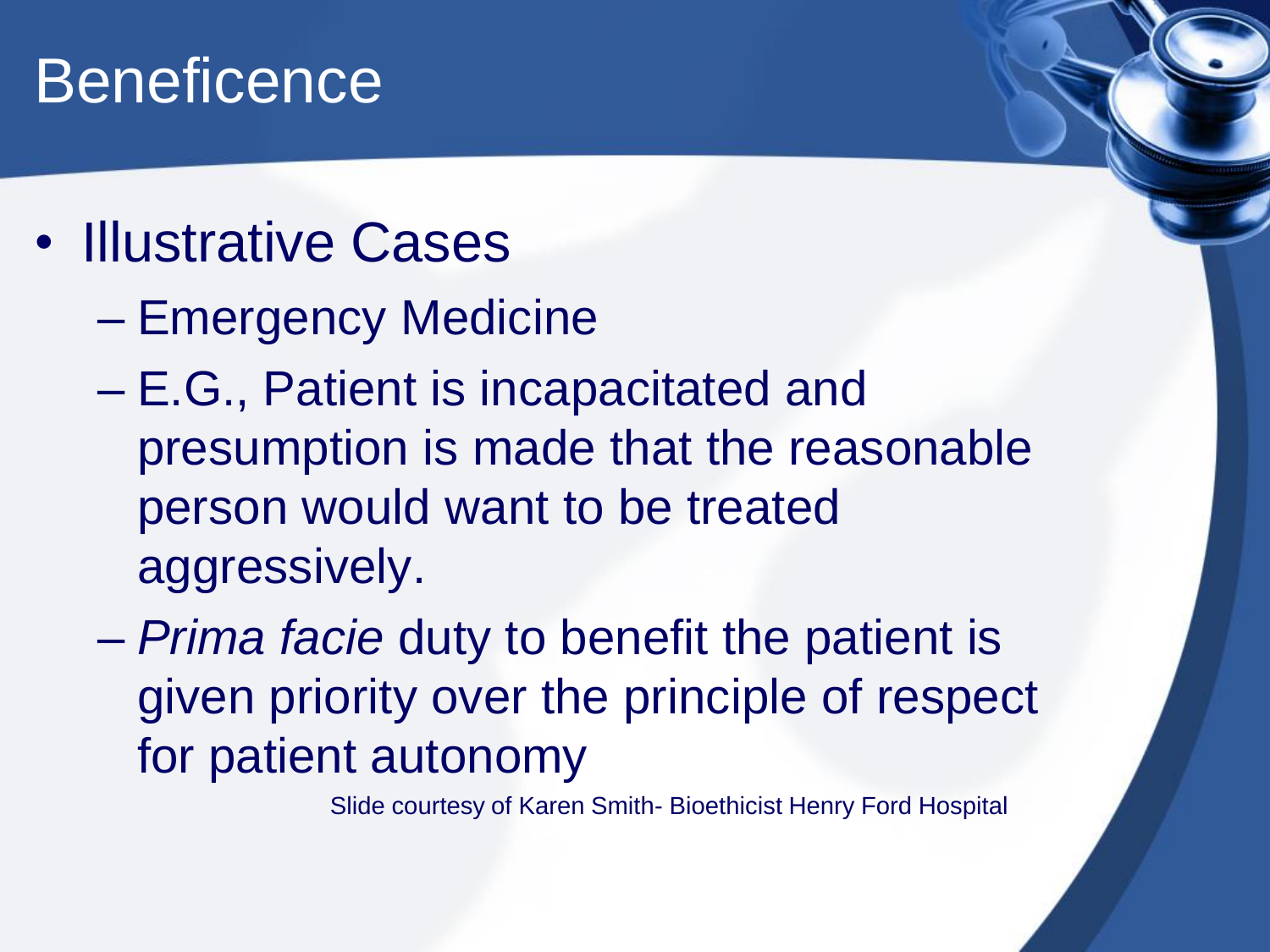#### • Paternalism

- Physician choosing to act in the physician's opinion of the patient's interest without consulting the patient or overriding the patient's wishes
- Suicidal patient: a justified paternalism on behalf of saving the patient's life, when they are in danger of harming themselves – putting patient in a protective environment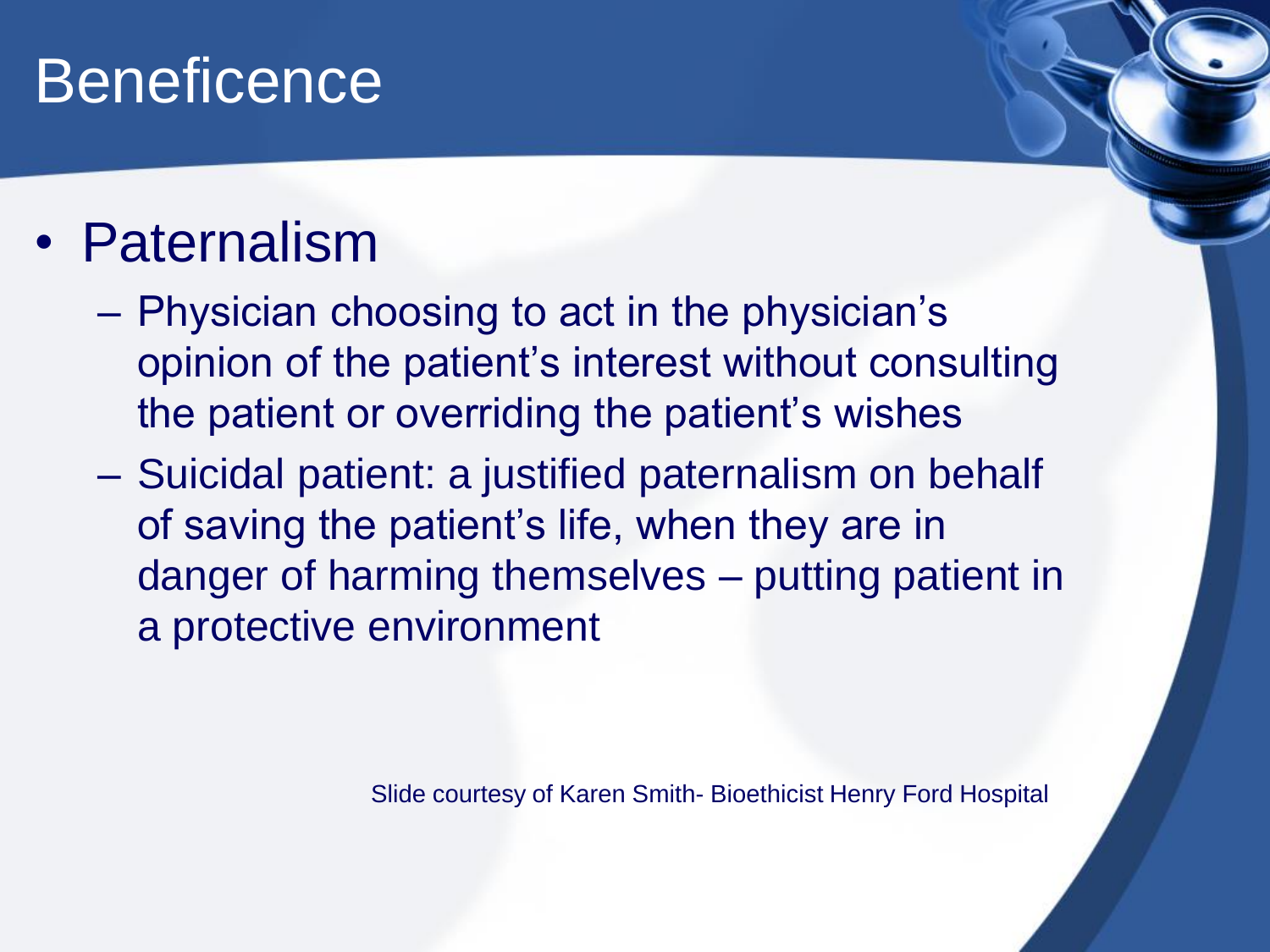#### **Justice**

- Fairness, giving each one his/her due
- Grounds for allocating resources must be determined
- Persons who are equals should qualify for equal treatment
	- E.G., Medicare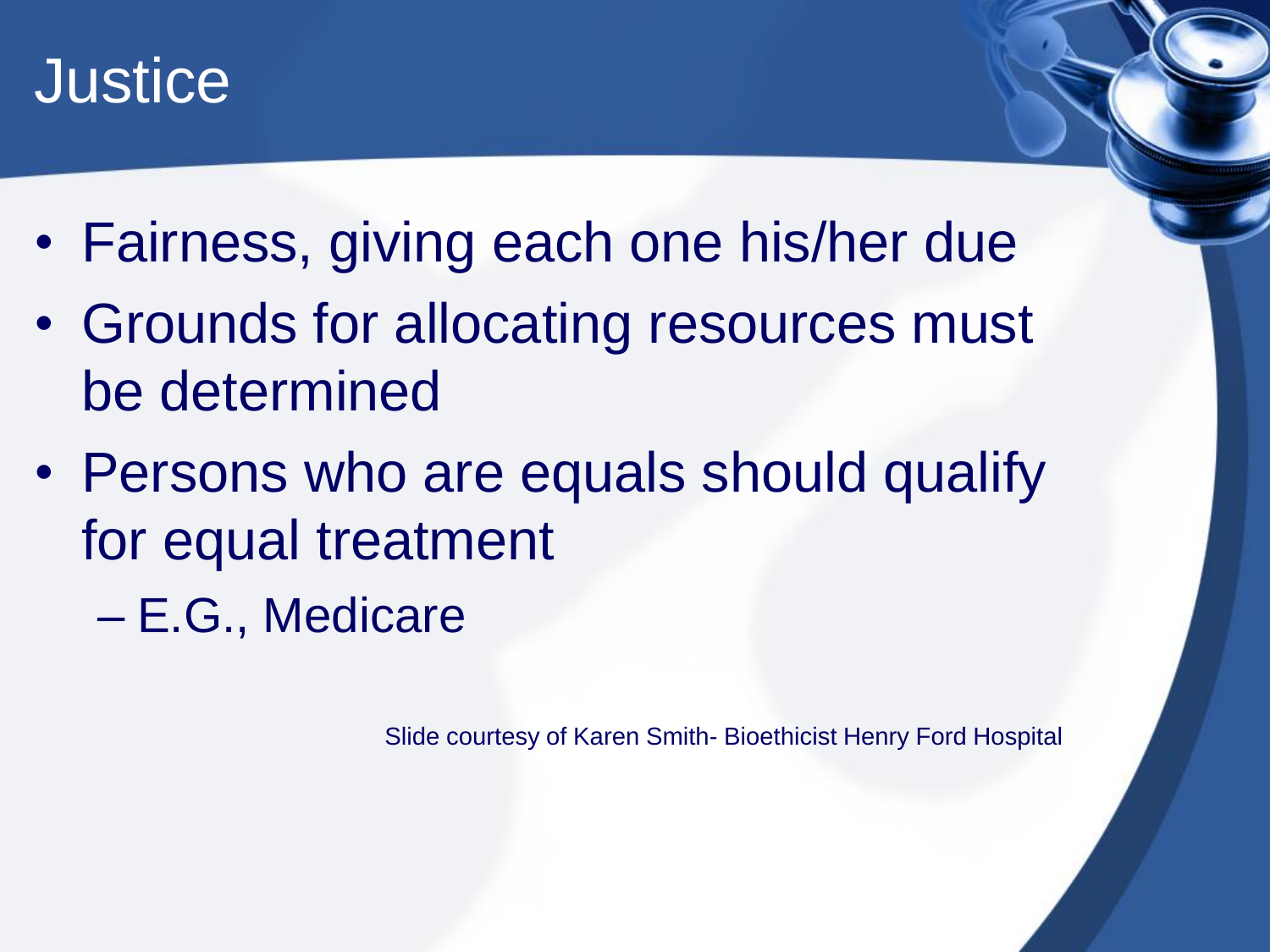#### **Justice**

- Distributive justice in society
	- To each person an equal share
	- To each person according to need
	- To each person according to effort
	- To each person according to contribution
	- To each person according to merit
	- To each person according to free-market exchanges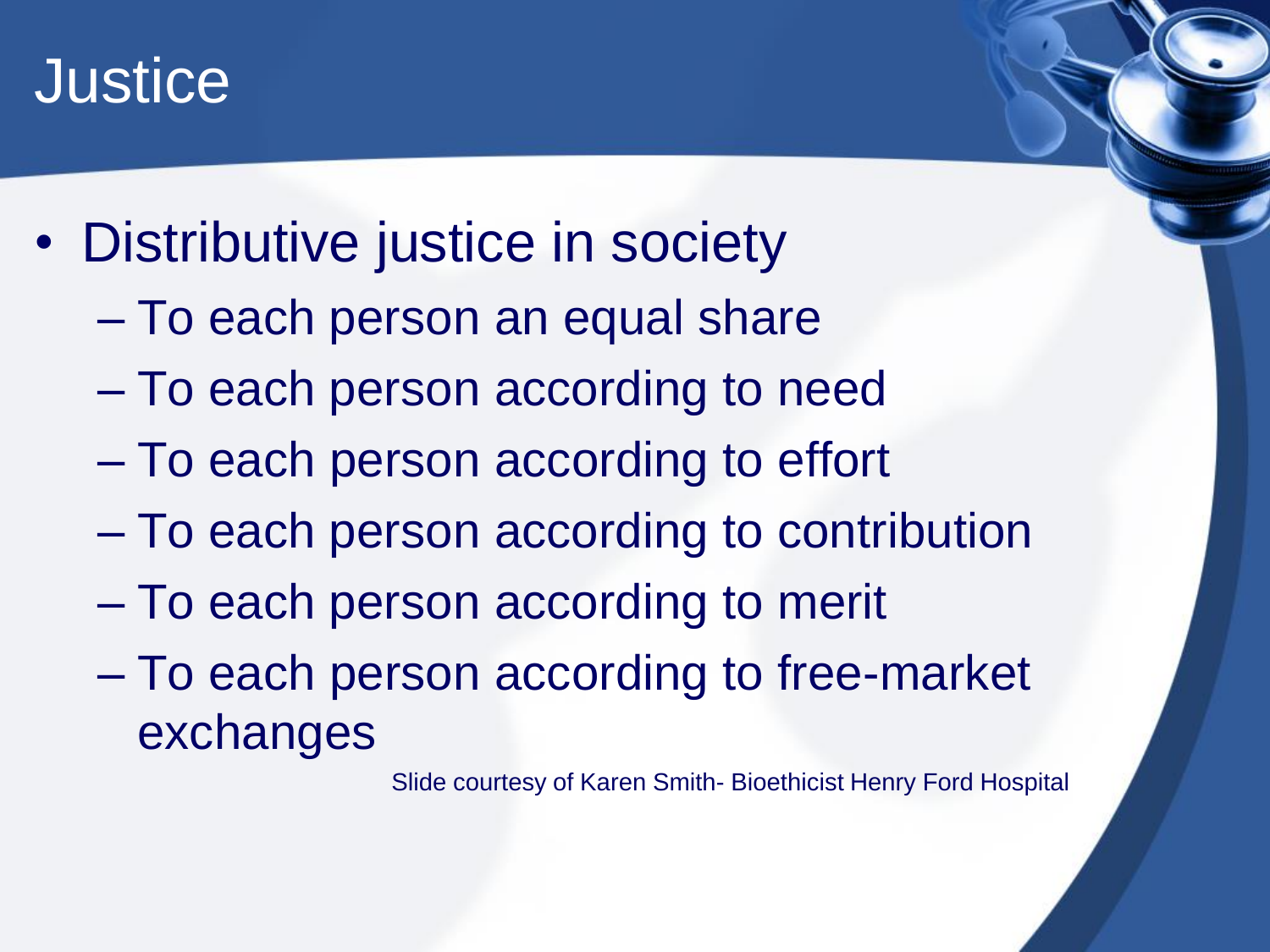## Limitations to Principles

- Challenge when two or more principles conflict: What is the actual duty?
- The principles do not provide a deductive system to identify a solution to a complex ethical dilemma
- Modern ethics seems to worship the principle of autonomy – even at the expense of other goods, E.G., the family or community BUT….this may be changing with population health.
- Justice is difficult to understand and apply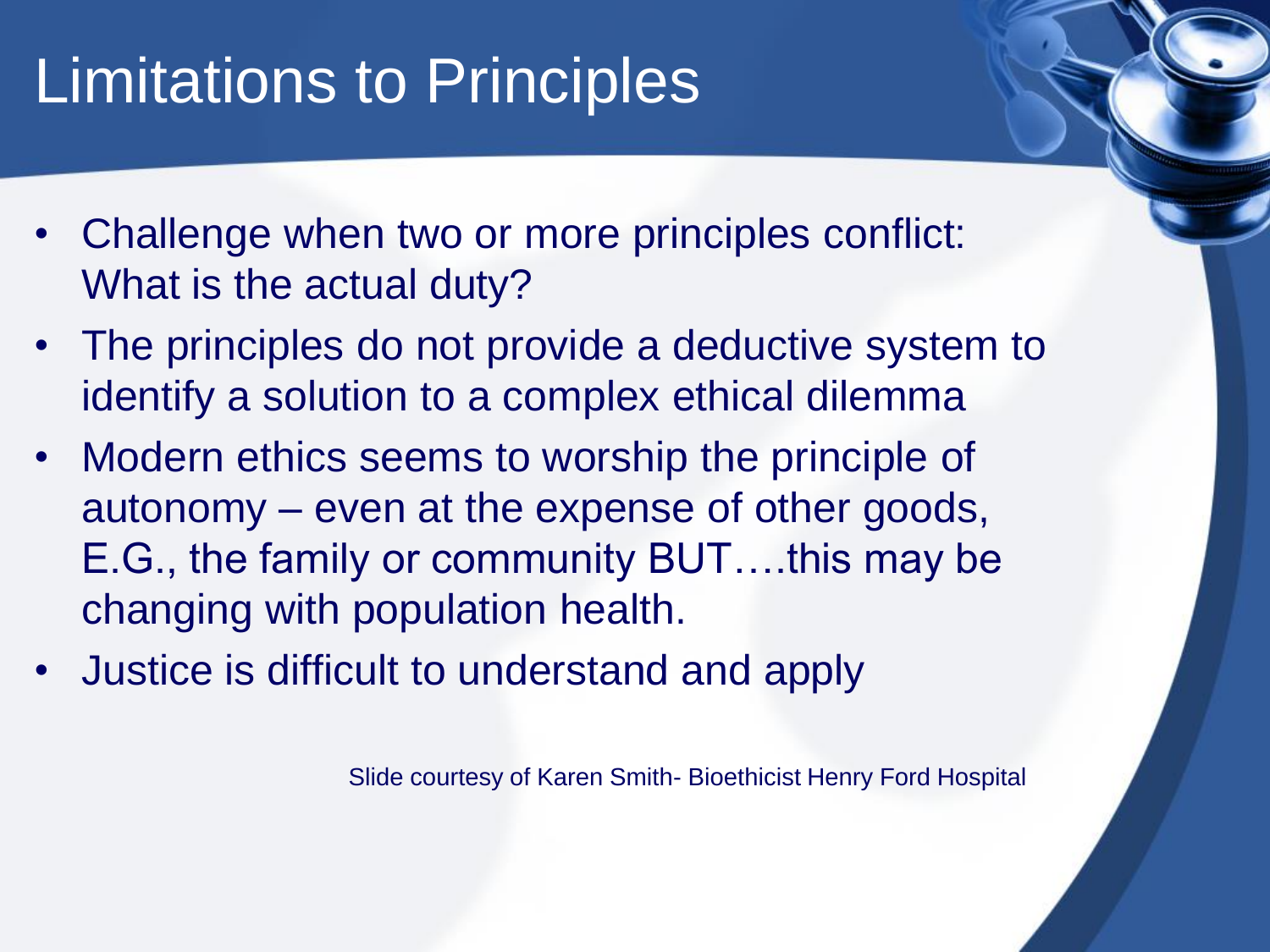#### Care and Compassion

- Allows genuine concern for the patient/family to assist in guiding actions ( for those who will live with the decisions)
- What would you do/want done
- Allows unique solutions at times
- Assists in supporting other principles in decisions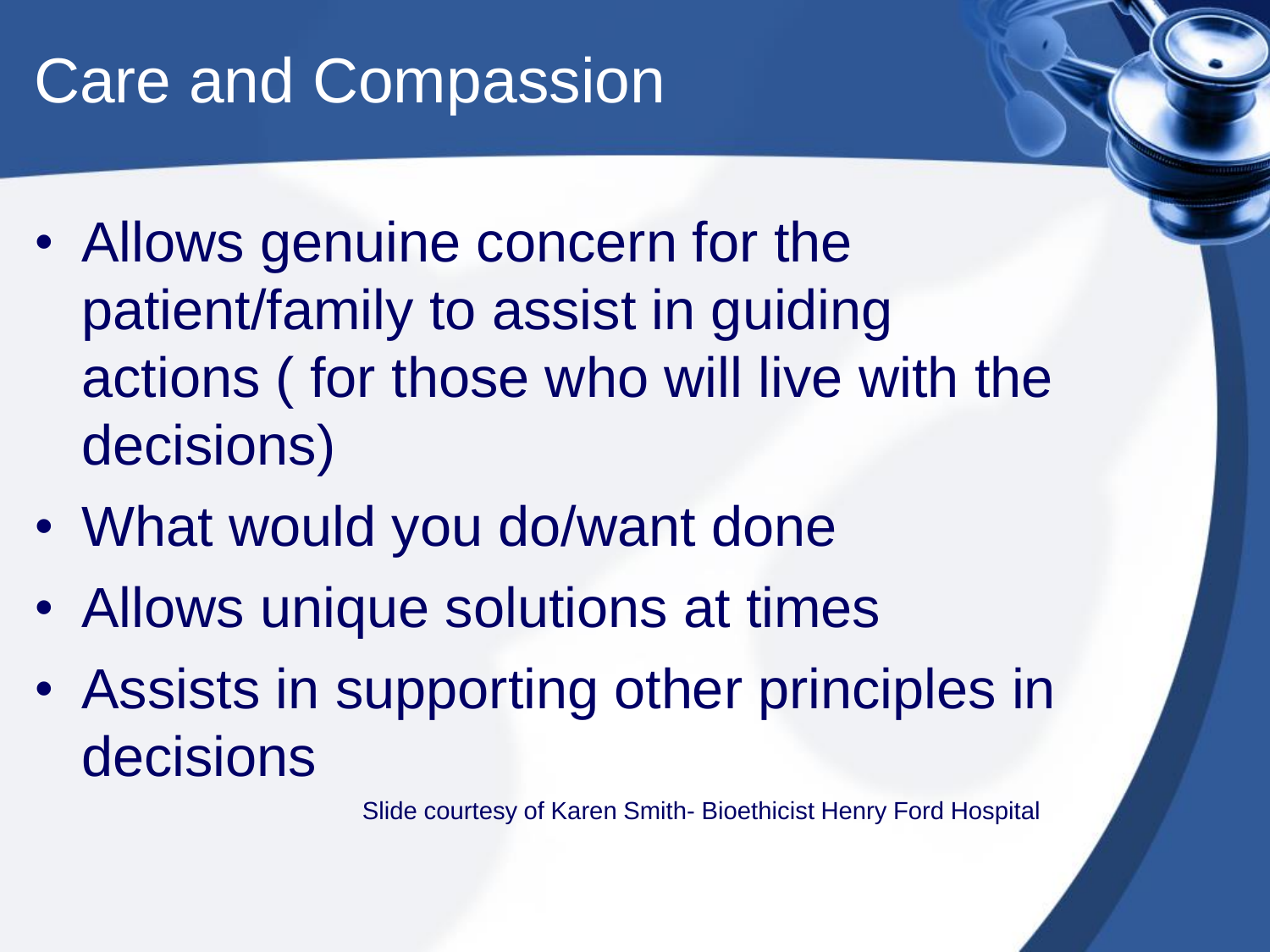## **Overcoming Limitations**

- Learning how to balance principles and determine which has a greater weight?
- Understand that the principles are abstract norms.
- *Seek assistance* from your Ethics Committee /ethics consult teams. – may be available in nursing homes. If part of hospital system may help in your office.
- Limitations of Ethics Committee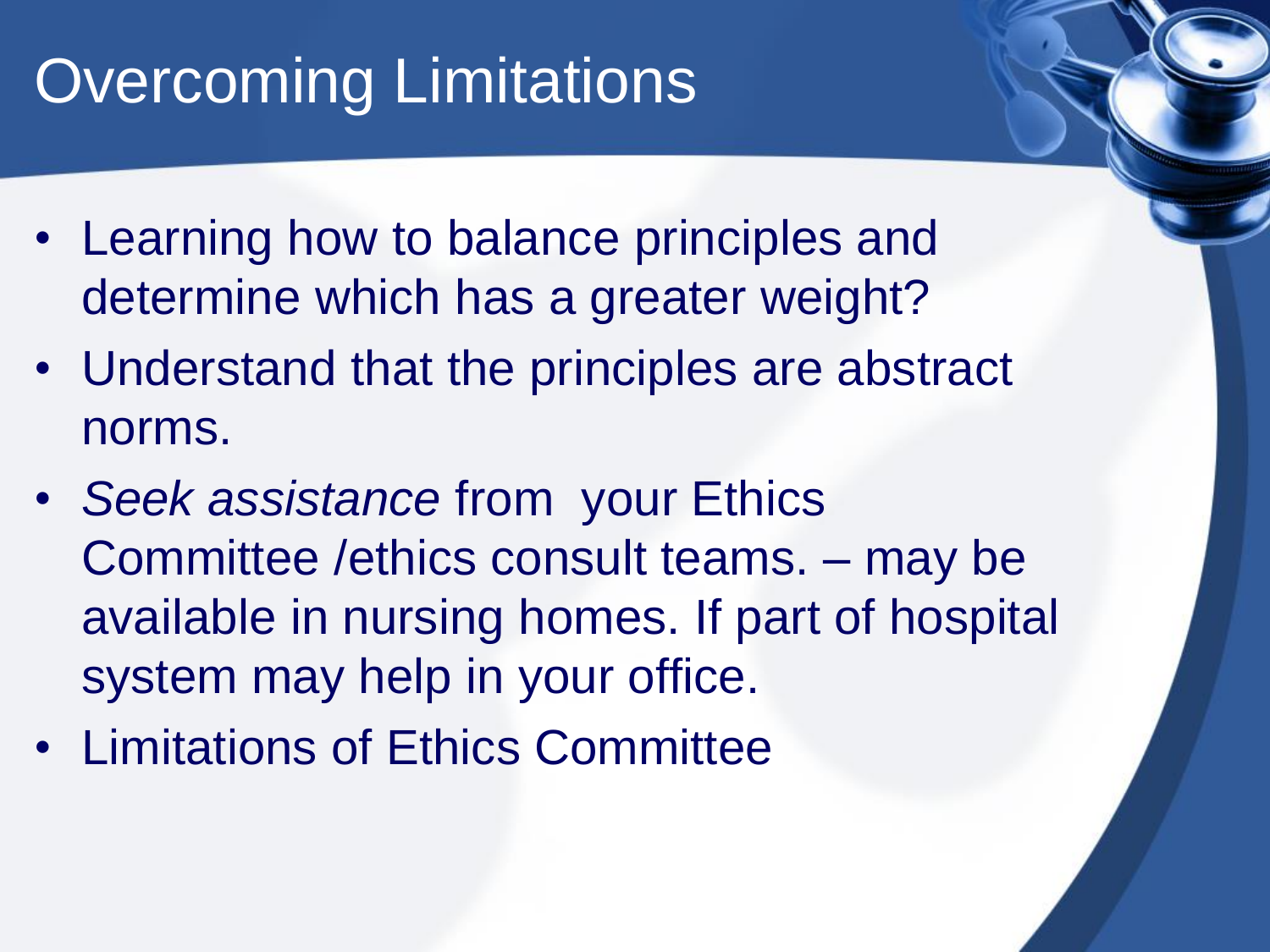# Determining Decision Making **Capacity**

- Cognition
- Capacity to Understand
- Conversation
- Consequences
- Consistency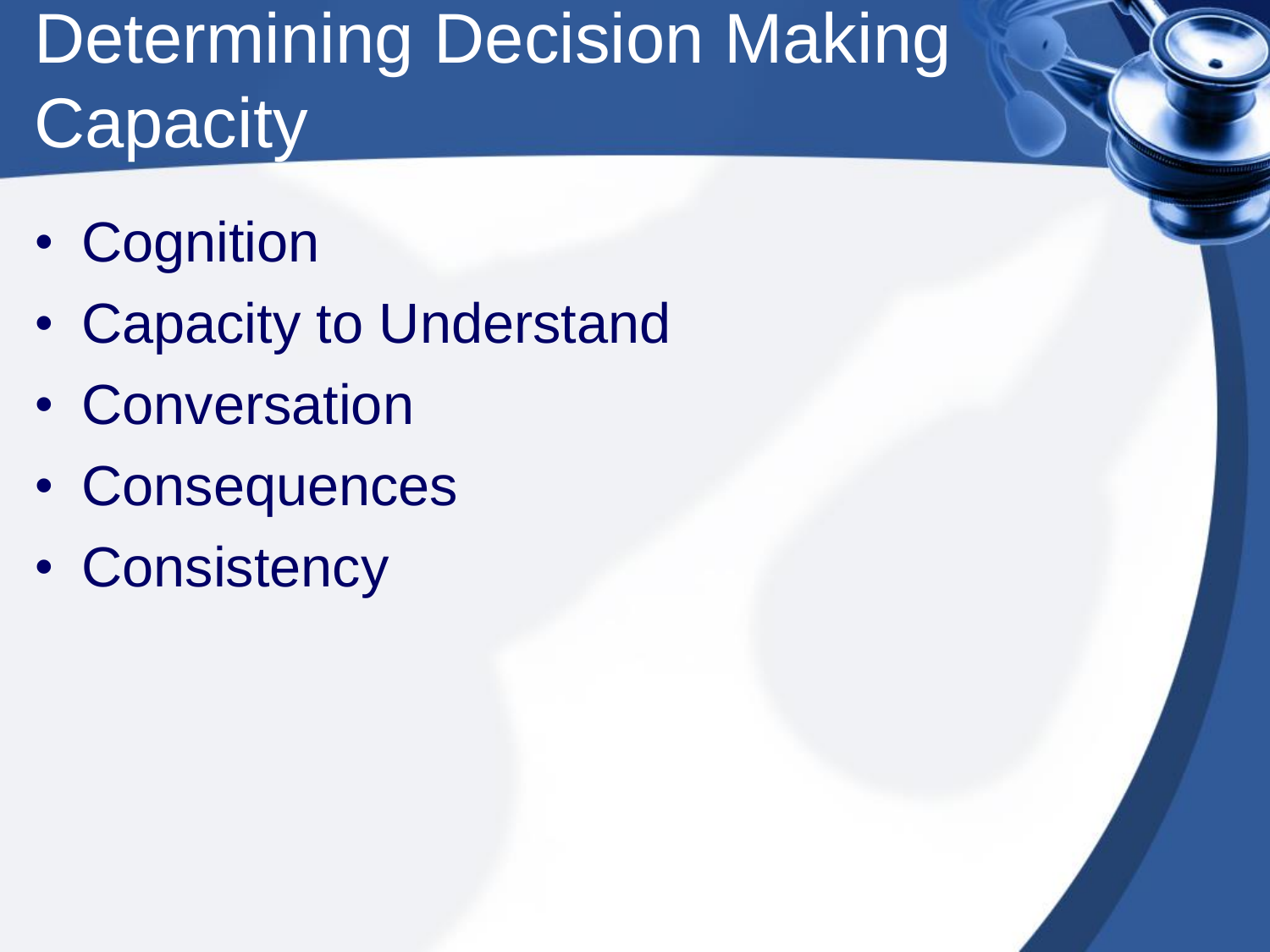#### **Incompetency**

- Legal Term
- Determined by the courts
- Not a physician determination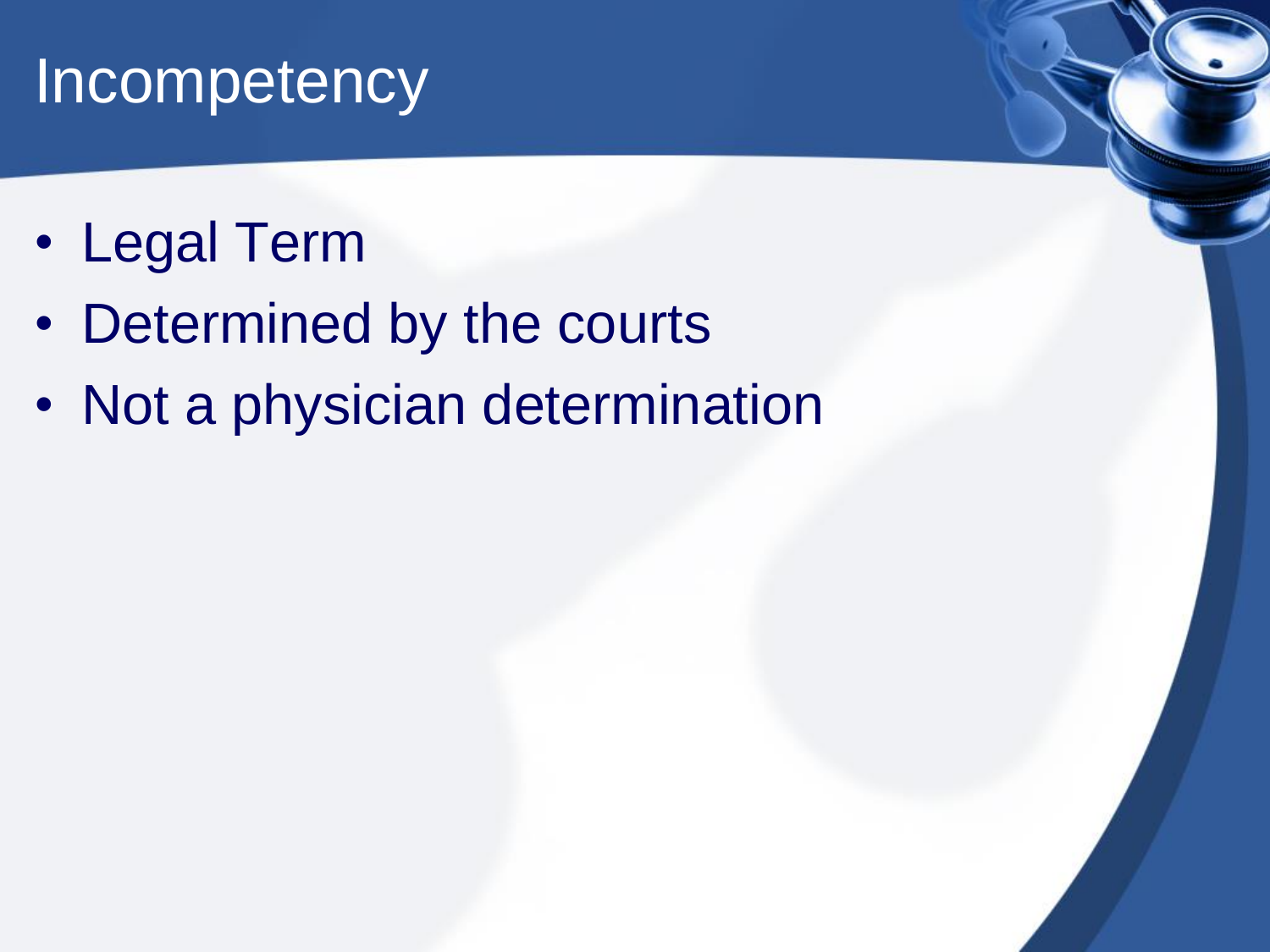# Medical Durable Power of **Attorney**

- Personal Choice
- Usually attached to Advanced Directive
- Often more useful than Advanced Directive alone
- Not a Living Will
- Patient needs capacity to complete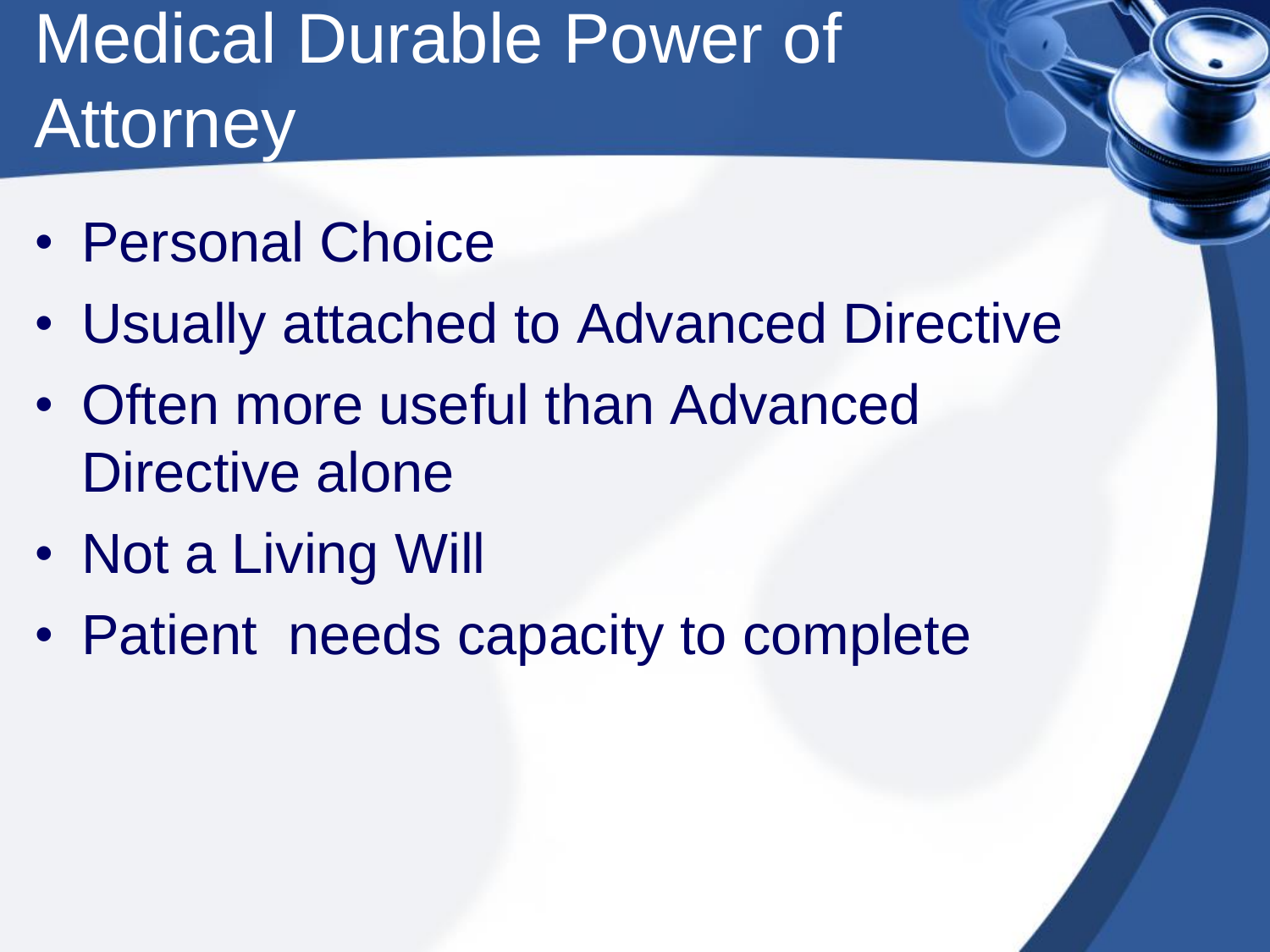# Guardianship

- Appointed by Court
- Requested by family member, institution, interested party
- Temporary initially
- Patient interviewed
- Not always necessary
- Many responsibilities of guardian
- Reversible
- PC630 in MI can be completed by any physician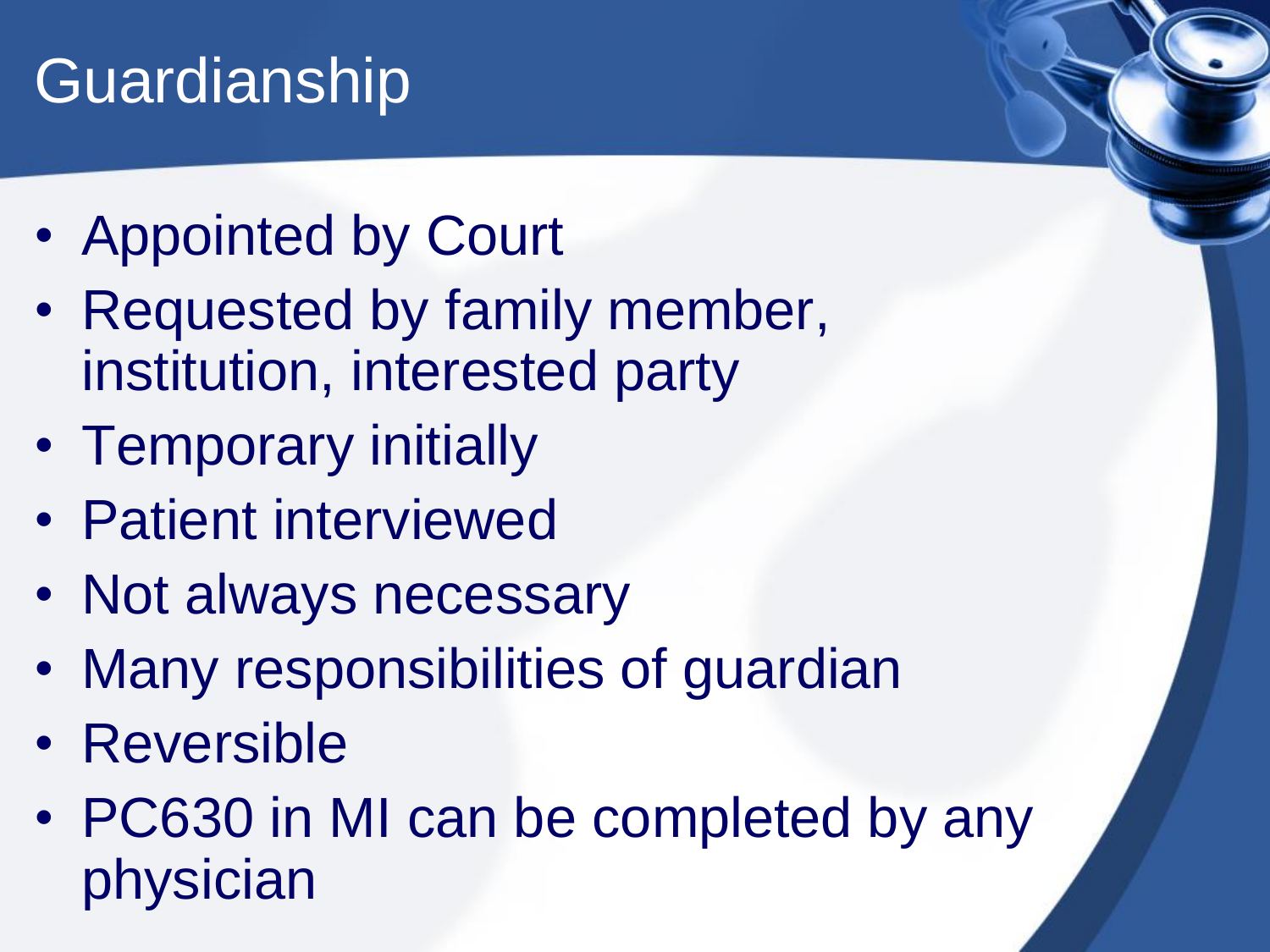#### Determining Decision Maker

- Medical Durable Power of Attorney/Guardian
- If patient with guardian they cannot make decisions
- Next-of-Kin (Michigan) Spouse Adult Children One/Both Parents **Siblings** Nieces/Nephews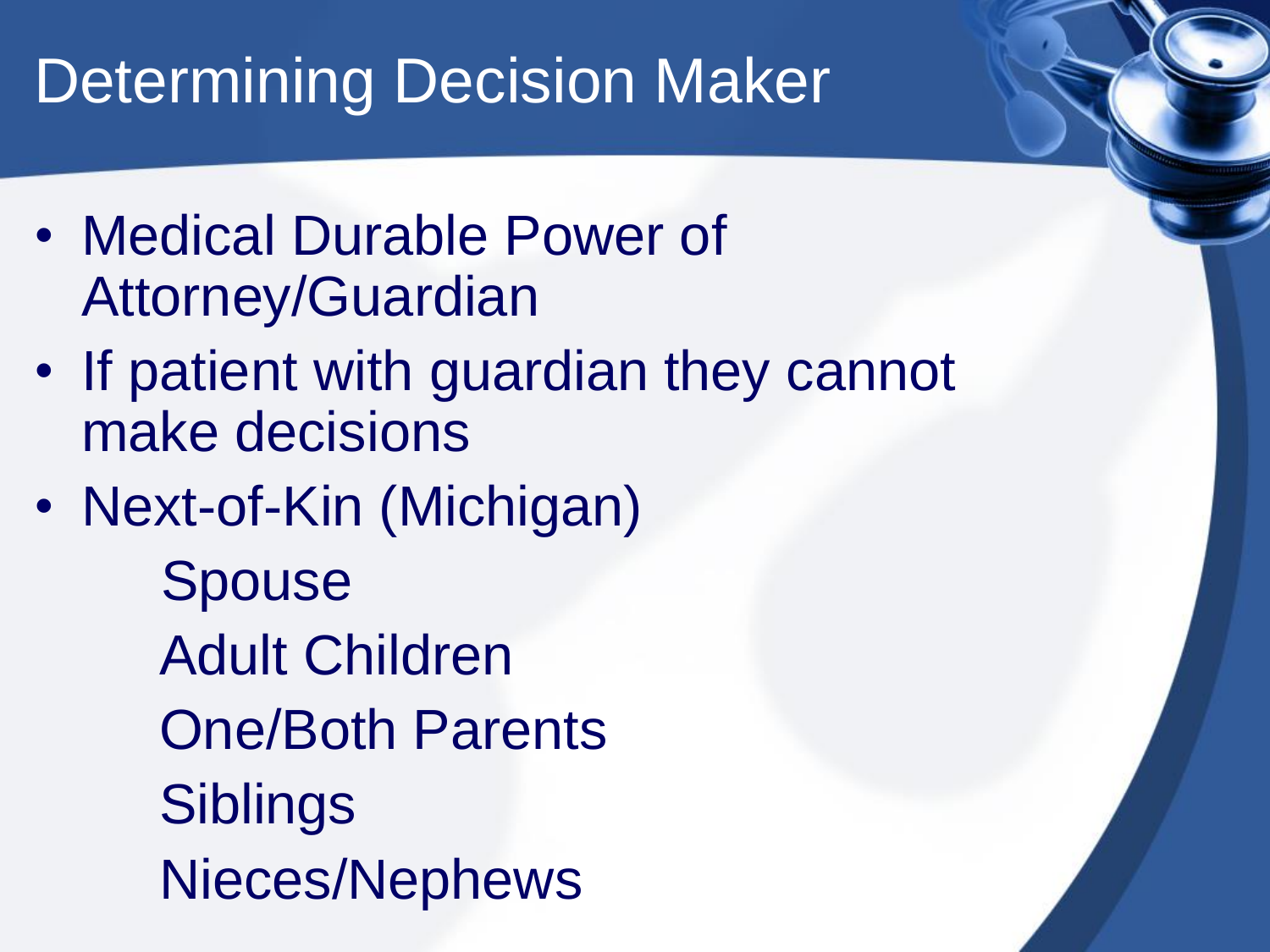## Physician Responsibility

- For activation of Medical Durable Power of Attorney: two physicians or one physician and a licensed psychologist
- For guardianship: one physician
- Need to have good understanding of patient capacity; family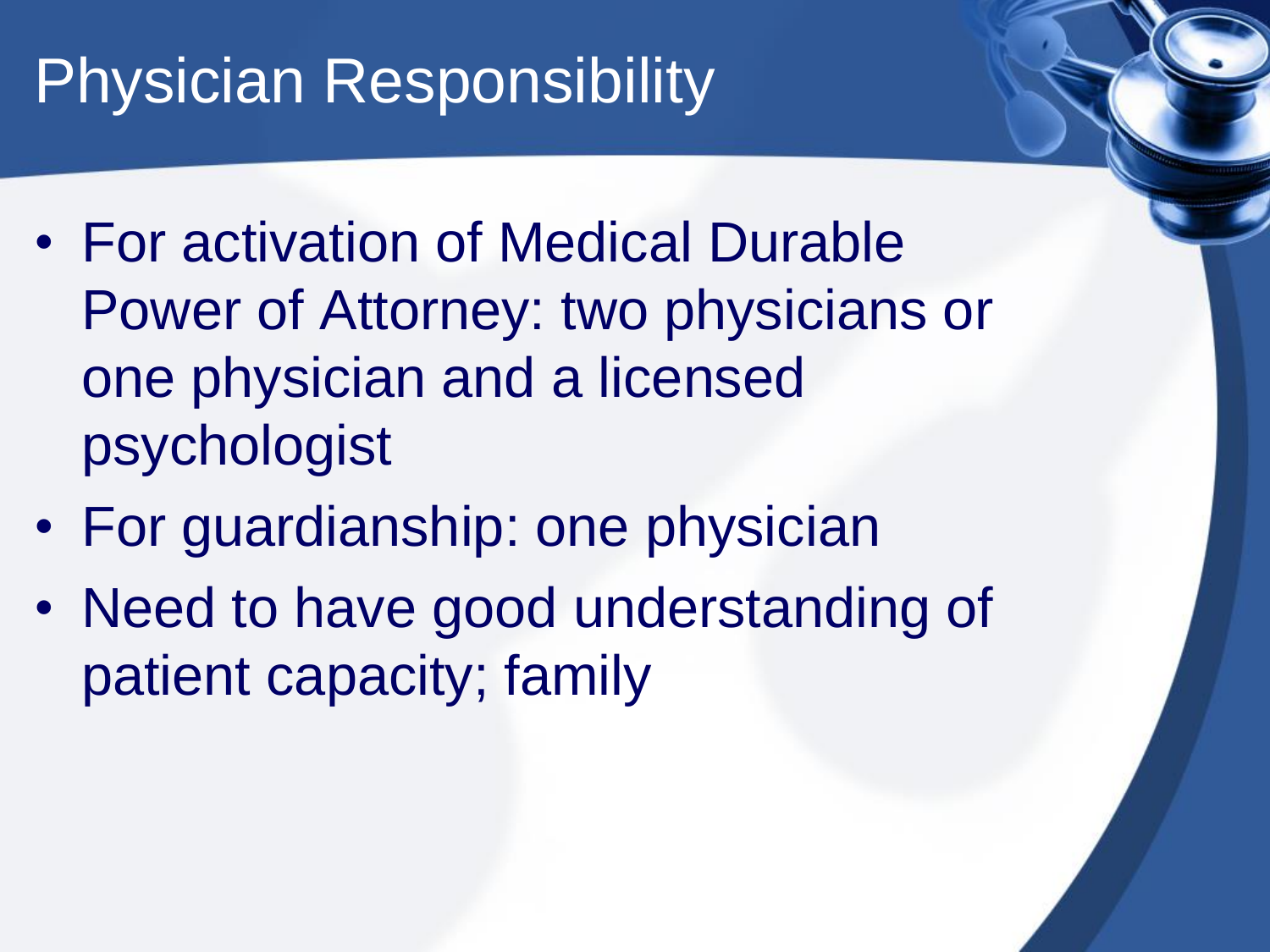# In the office setting

- Make discussion of MDPOA/Advanced directives part of annual assessment (Medicare annual wellness visit)
- Have blank forms available
- Keep copy in patients chart once completed
- Know what advanced directive says
- Have appropriate next-of-kin
- Establish "form letter" for declaring patient without own decision making and MDPOA in effect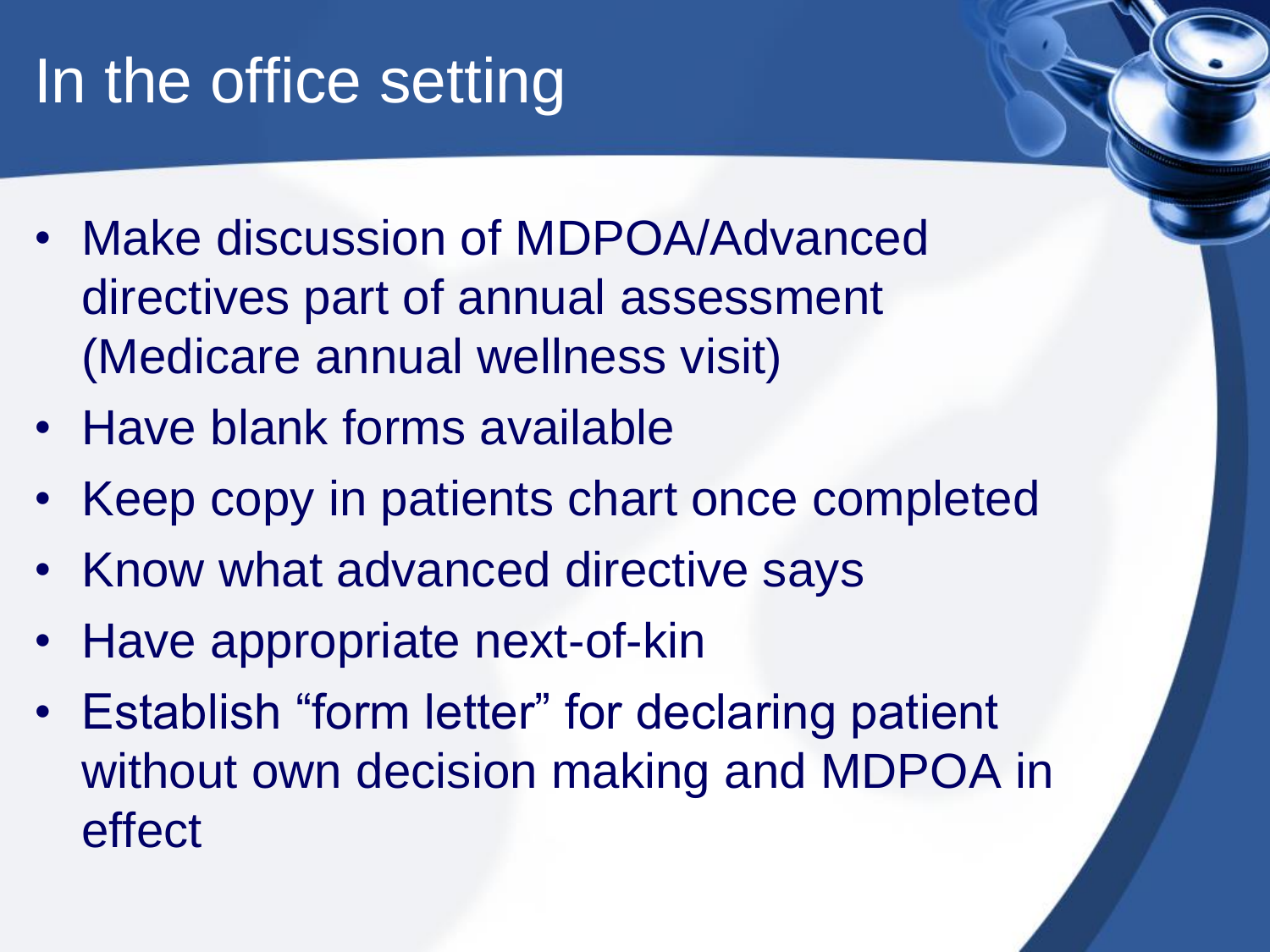Case #1

The Ethics Consult Service is contacted because a patient in intensive care is consistently refusing dialysis – and physically resisting. He has been evaluated and, though alert and able to communicate somewhat, found not to have the capacity to understand the consequences of declining such treatment. The guardian has consented for dialysis.

Slide courtesy of Karen Smith, Bioethicist Henry Ford Macomb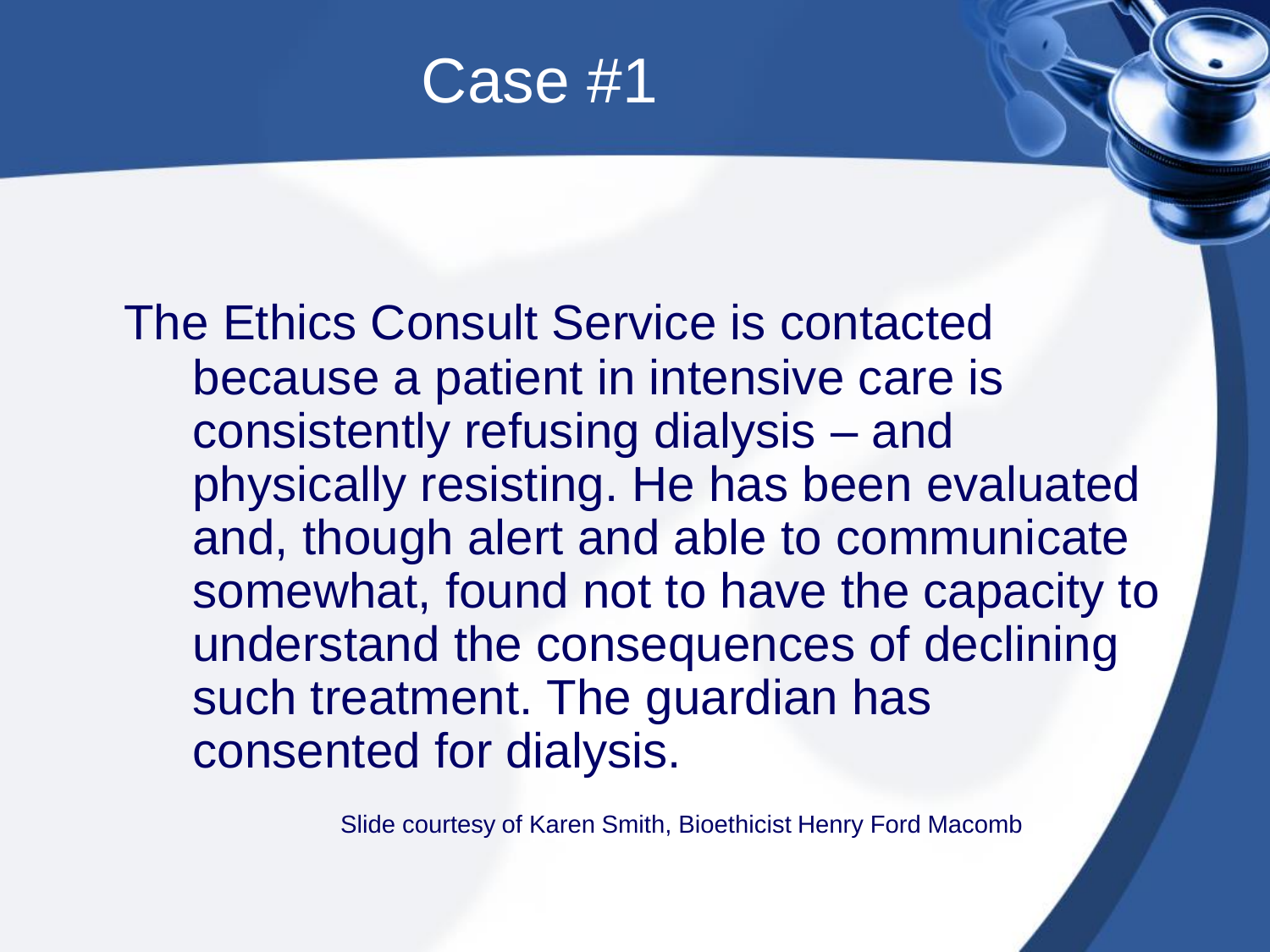

Case brought to Ethics committee as appropriate medical treatment and consented to, but patient may have to be restrained to do. What is in the patient's best interest in these circumstances?

What does respect for the patient's role in decision making mean in these circumstances?

How should "harm" be understood in a case like this and which is the greater harm – to treat or not to treat?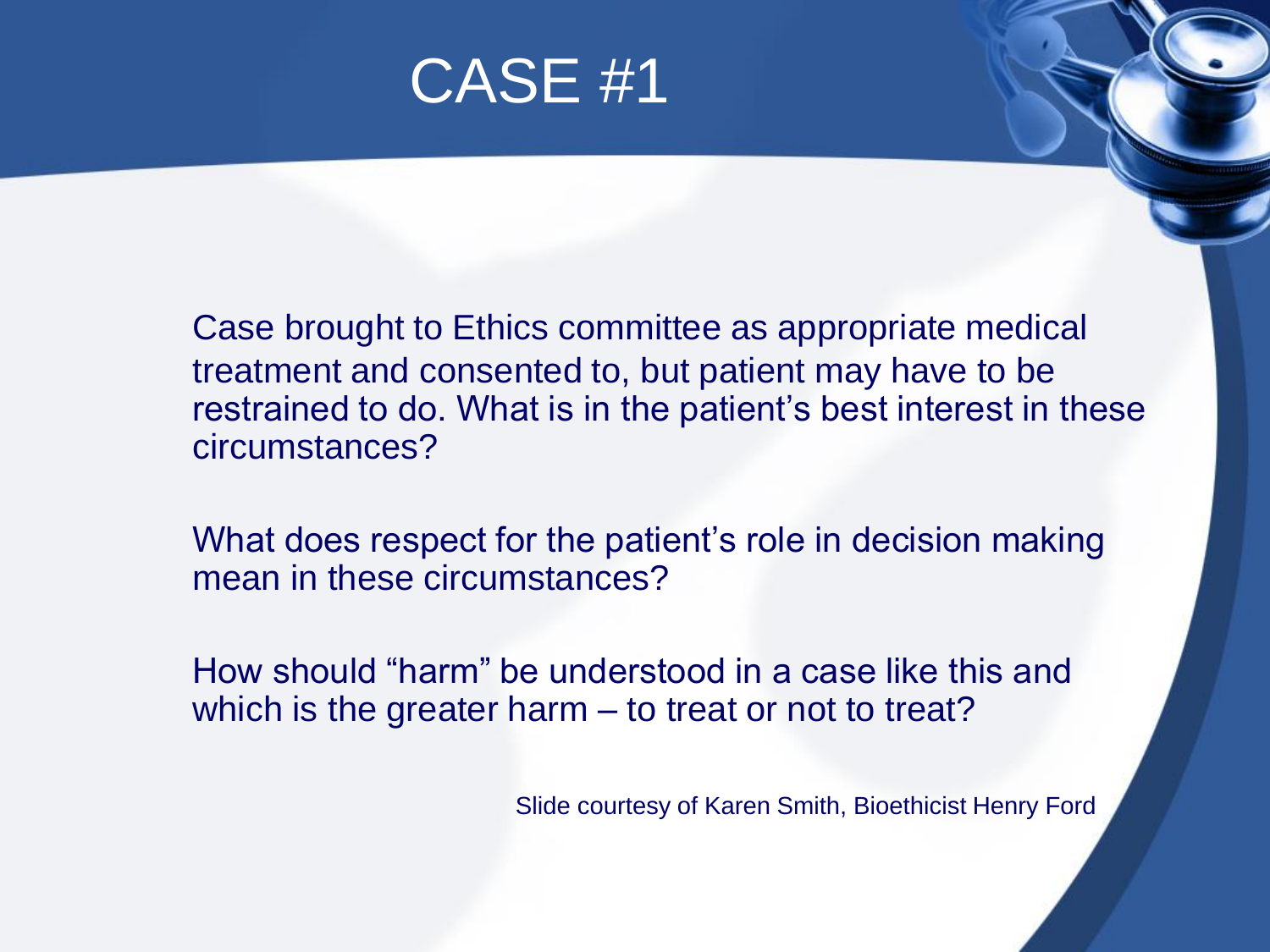

The Ethics Consult Service (ECS) is contacted because the surrogate decision maker for an incapacitated patient is expressing treatment expectations that appear to be at odds with the patient's own previously expressed treatment preferences.

Slide courtesy of Karen Smith, Bioethicist, Henry Ford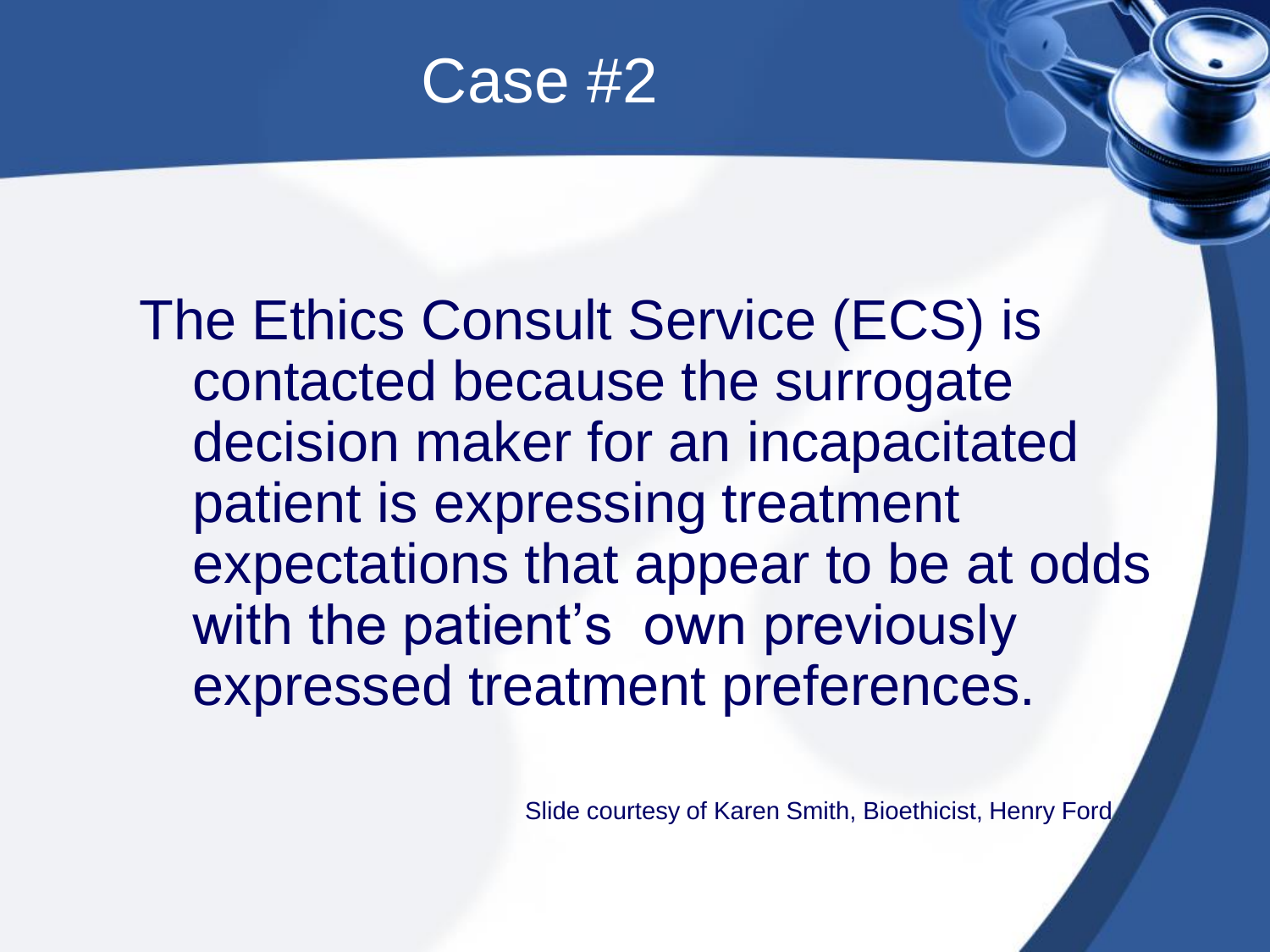

There is a strong ethical standard that decisions to accept or decline treatment for an incapacitated patient who was previously capable of making informed decisions should be based on the best information available about what the patient had previously indicated she/he would accept in a situation like this.

Slide courtesy of Karen Smith, Bioethicist, Henry Ford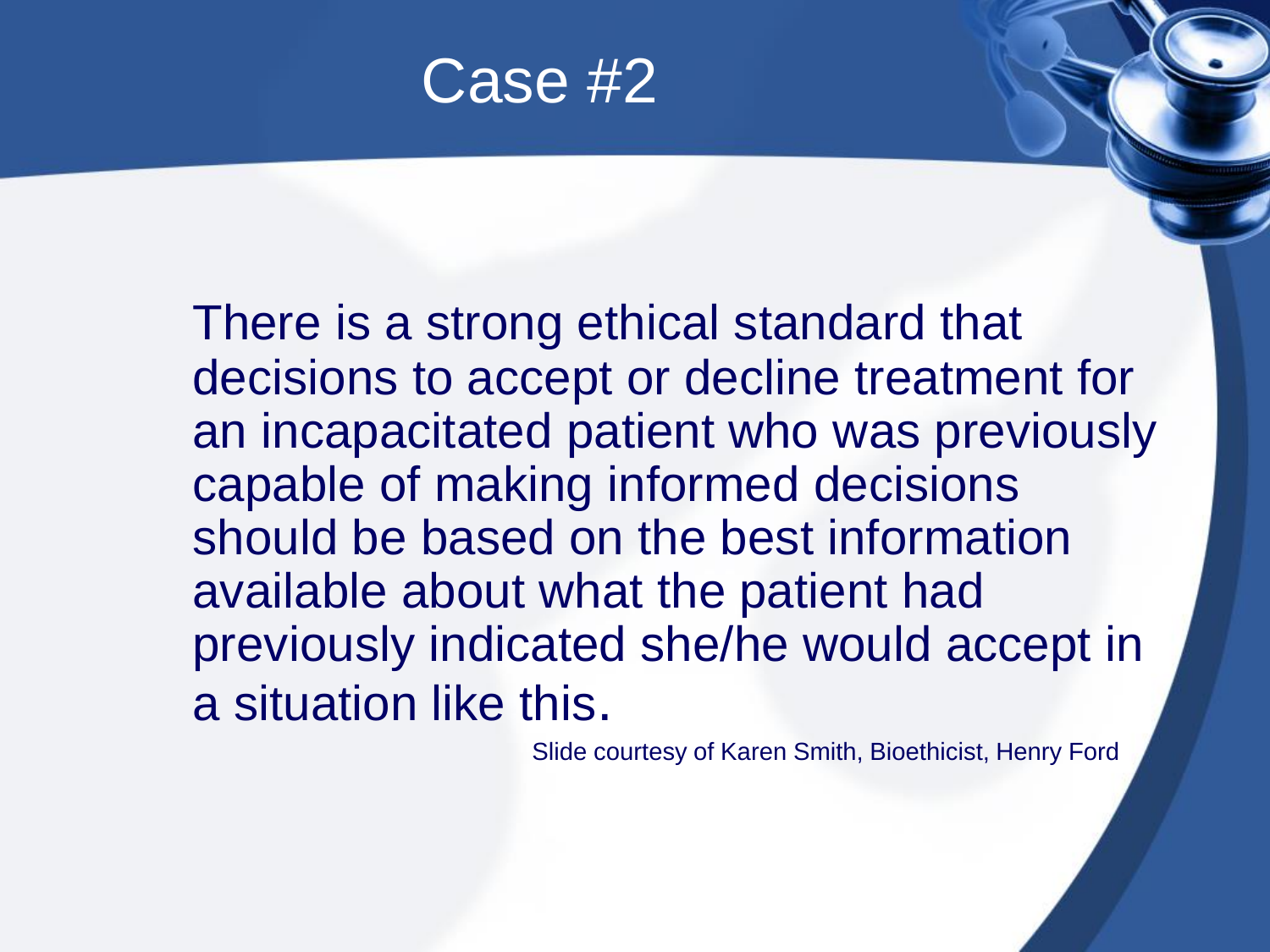

What constitutes solid evidence of what the patient would want in these circumstances?

Whose responsibility is it to weigh / interpret the evidence?

What should be done in situations where the evidence is clear that the surrogate is acting contrary to the preferences of the patient?

Slide courtesy of Karen Smith, Bioethicist, Henry Ford